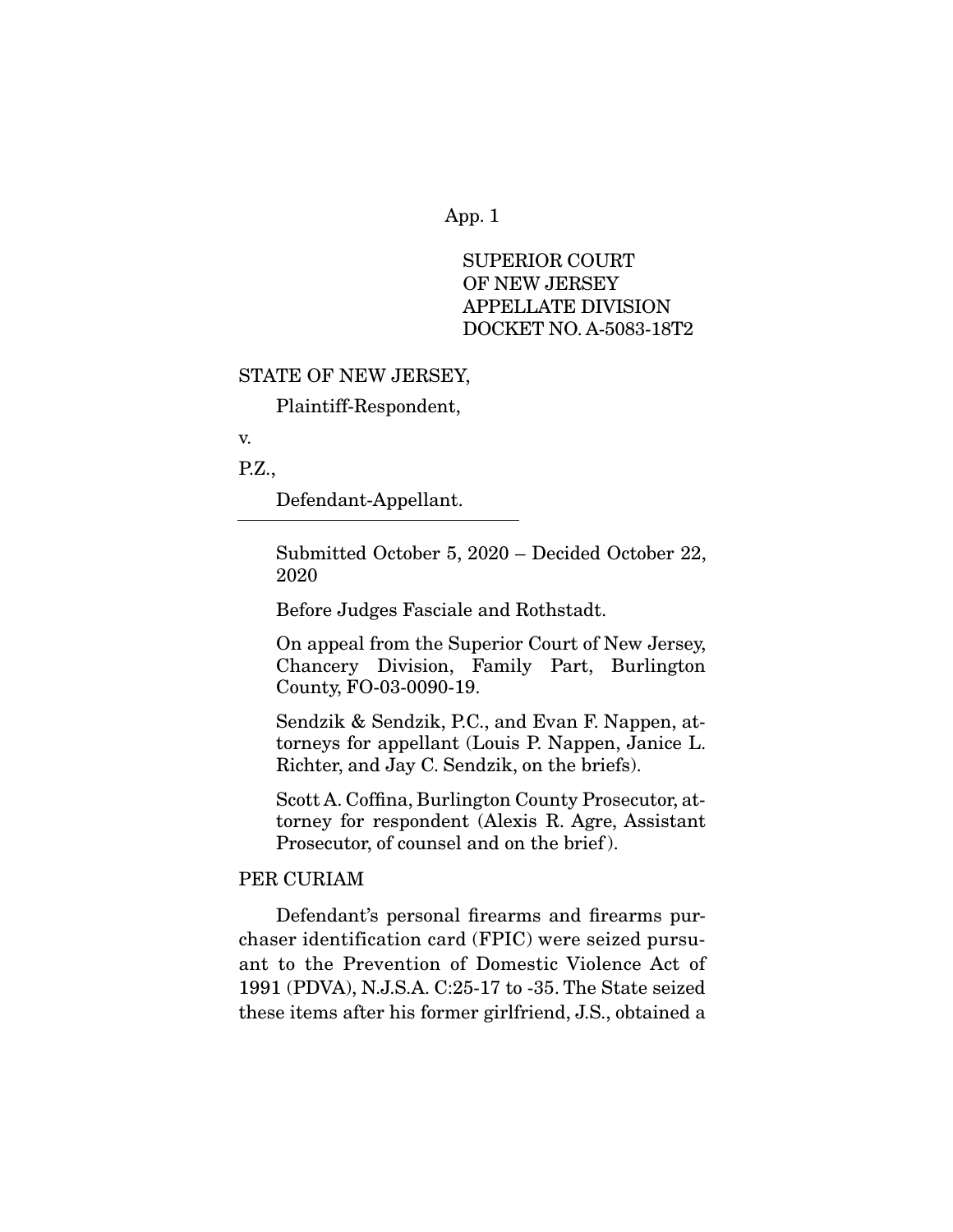temporary restraining order (TRO) against him. Although the Family Part denied a final restraining order, (FRO), the State filed a motion to forfeit defendant's weapons and FPIC under N.J.S.A. 2C:58-3(c)(5), contending that defendant's possession of these items would be against "the interest of the public health, safety, or welfare." We affirm the order under review dated June 3, 2019—which granted the State's petition for forfeiture of the weapons and FPIC.

 Defendant and J.S. started dating in 2006. The couple had one child, who was born in 2010. They lived together for a brief time prior to defendant's military deployment in 2010, when the child was approximately four months old. When he returned from Iraq in 2011, defendant did not move back in with J.S. Rather, they continued seeing each other, but their relationship ended in 2014.

 J.S. had residential custody of the child. At first, defendant and J.S. amicably resolved any issues regarding the child, but over time, the relationship deteriorated. As part of her TRO application, J.S. alleged that in April, 2010, while the couple lived together, defendant pointed a loaded firearm in her face and said, "[i]f [her ex-husband] comes to my home, this is the last thing he'll see." Defendant denied this incident occurred. The judge noted that J.S.'s testimony at a public safety hearing, held on December 18, 2018, differed from her testimony at the FRO hearing, and he therefore "[found] it difficult to credit her version of the incident[.]"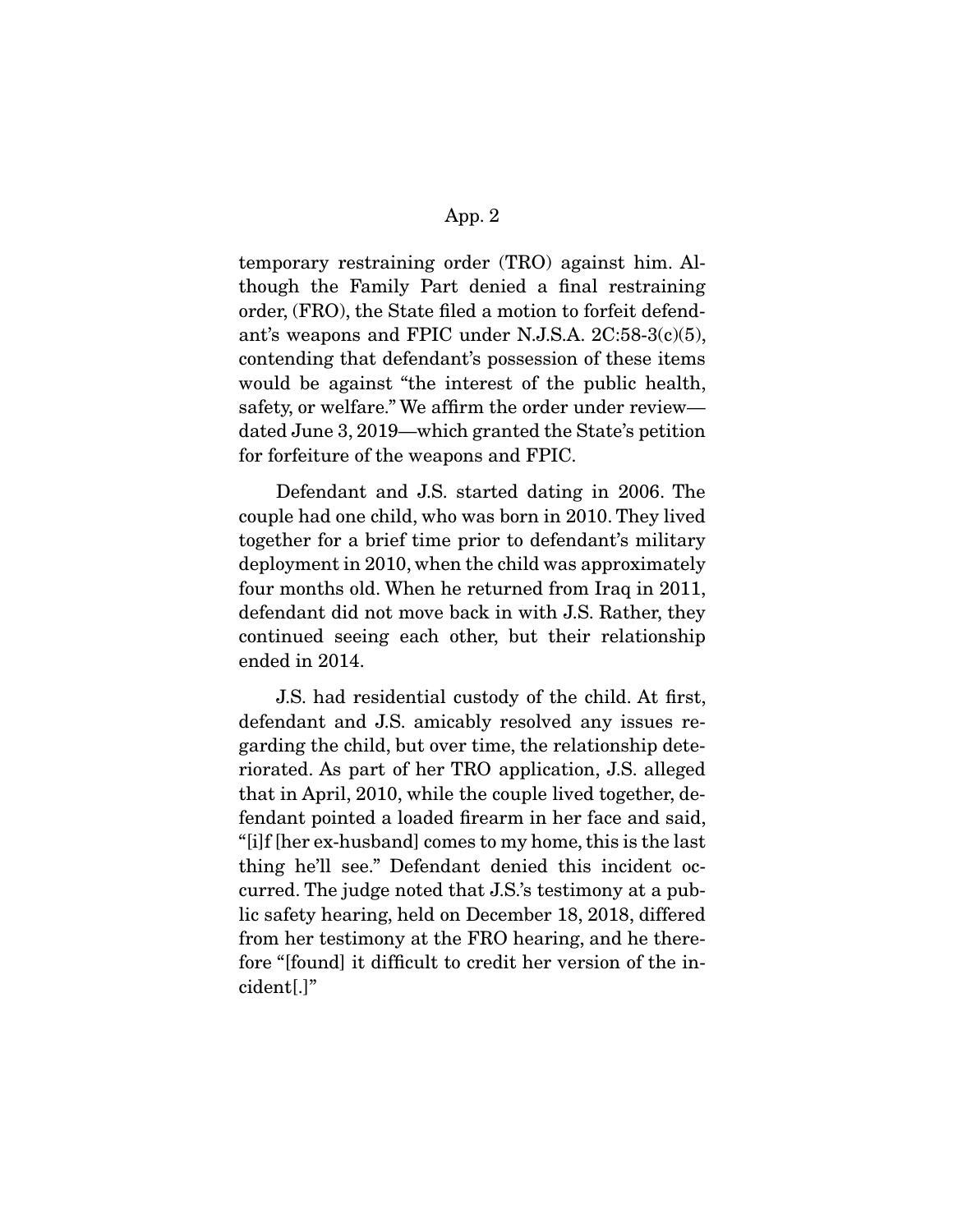J.S. also made harassment allegations, claiming that defendant was "tracking" her and the child's movements and was recording their parenting exchanges without her knowledge. She asserted defendant used offensive language, calling her a "bitch." J.S. said defendant threatened not to let her see the child again, to ruin her current-husband's career, and to use his attorneys against her. J.S. also contended that defendant abused animals, had untreated post-traumatic stress disorder (PTSD), and that he had tried to commit suicide during deployment. Defendant denied all allegations, except those involving his PTSD.

 These events prompted J.S. to file for the TRO. A Family Part judge in Burlington County first issued the TRO on May 25, 2018, which the judge amended on June 1, 2018. Because of the TRO, the Ocean County Prosecutor's Office (OCPO) seized twenty-seven weapons and an FPIC from defendant's home. On June 5, 2018, the judge dismissed the TRO and declined to issue an FRO.

 On September 6, 2018, the Burlington County Prosecutor's Office (BCPO) served defendant with its notice of intention to obtain title to weapons and "revoke any and all permits, licenses and other authorizations [he] may have to possess th[o]se weapons." On June 3, 2019, the judge granted the State's petition for forfeiture and entered the order under review.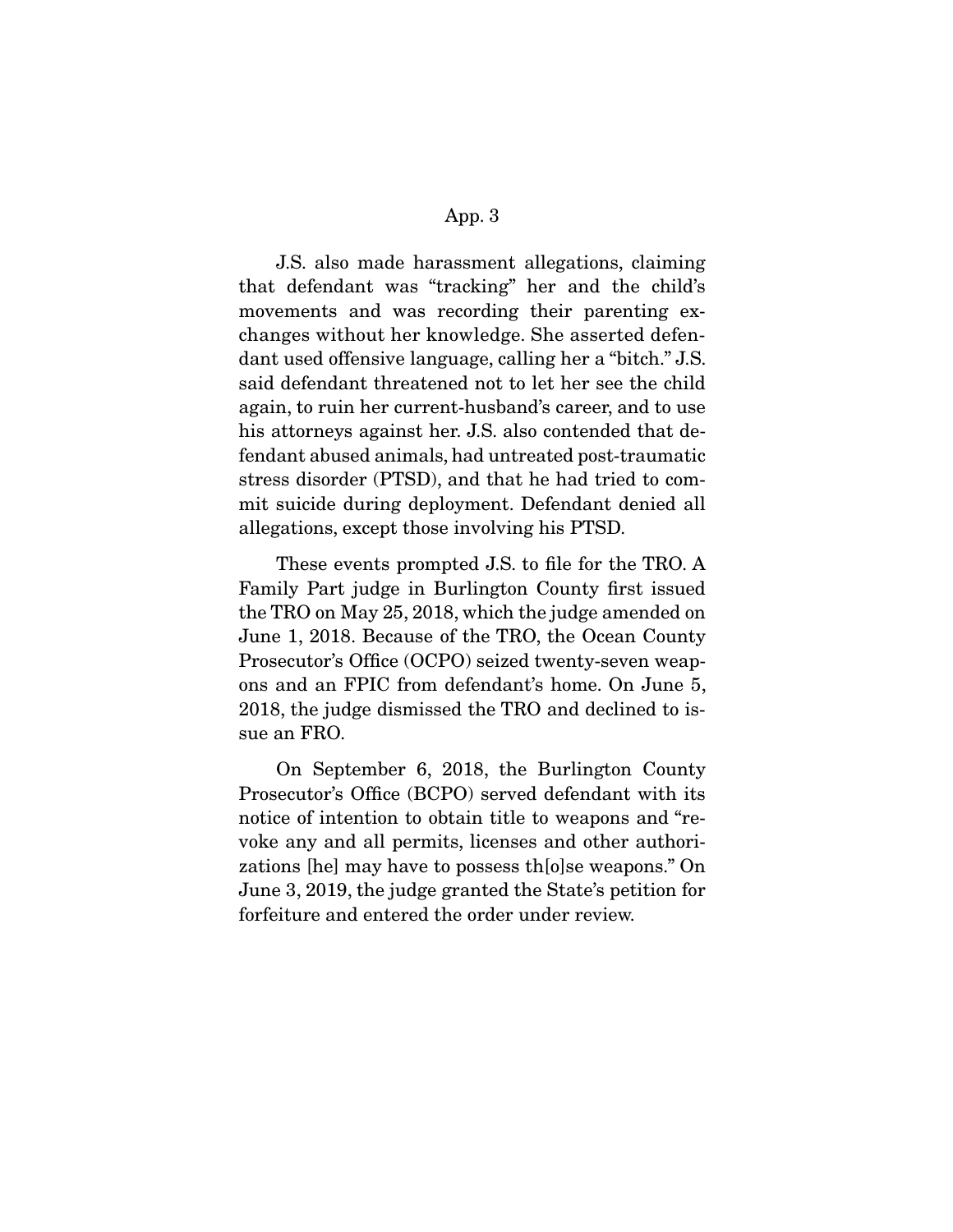On appeal, defendant argues:

#### POINT I

THE ISSUANCE OF A WARRANT FOR THE SEARCH AND SEIZURE OF DEFENDANT'S PROPERTY WAS UNCONSTITUTIONAL AND INVALID.

# POINT II

THE [JUDGE] ERRED IN CONSIDERING PTSD AS AN ISSUE WHEN THE STATE'S FORFEI-TURE PETITION DID NOT INCLUDE N.J.S.A. 2C:58-3[(c)](3) AS A BASIS FOR FORFEITURE[.]

## POINT III

THE [JUDGE] ERRED IN TAKING JUDICIAL NOTICE OF THE PSYCHIATRIC REFERENCE TEXT DSM-5 REGARDING PTSD WITHOUT PROVIDING DEFENDANT WITH A COPY OF THE TEXT, NOTICE, OR AN OPPORTUNITY TO RESPOND.

#### POINT IV

THE [JUDGE] ERRED IN FINDING THAT THE CENTURY ARMS RIFLE WAS A PROHIBITED FIREARM[.]

## POINT V

THE [JUDGE] ERRED IN CONCLUDING THAT DEFENDANT ADMITTED THAT HE KNEW HIS CENTURY ARMS RIFLE WAS PROHIBITED IN NEW JERSEY[.]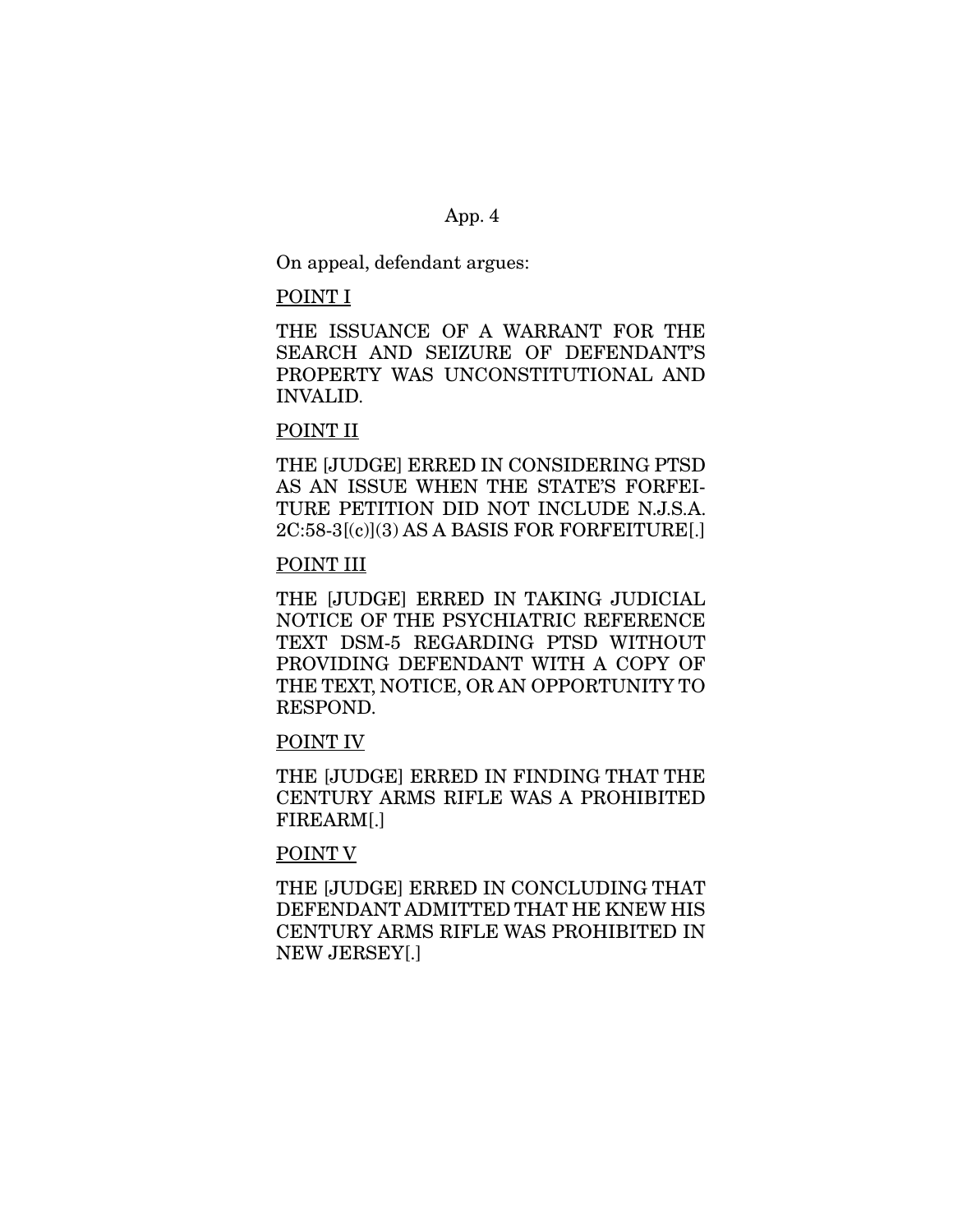#### POINT VI

THE [JUDGE] ERRED IN DENYING DEFEND-ANT'S MOTION TO DISMISS FOR THE STATE'S VIOLATION OF N.J.S.A. 2C:25-21(d)(3).

## POINT VII

THE [JUDGE] ERRED IN REQUIRING WRIT-TEN SUMMATIONS PRIOR TO THE CLOSE OF TESTIMONY[.]

## POINT VIII

THE [JUDGE] ERRED IN EXCLUDING EVI-DENCE OF THE CUSTODY AND [DCPP] MAT-TERS PENDING WHEN [J.S.'S] DOMESTIC VIOLENCE COMPLAINT WAS FILED[.]

### POINT IX

THE [JUDGE] EXHIBITED BIAS IN FAVOR OF THE STATE[.] (Not Raised Below)[.]

## POINT X

IN ARGUENDO TO POINT IV ABOVE, EVEN IF THE ALLEGED FIREARM AT ISSUE IS FOUND TO BE AN "ASSAULT FIREARM," IT IS A VIO-LATION OF DEFENDANT'S SECOND AMEND-MENT RIGHTS TO BAR HIM FROM FURTHER FIREARM POSSESSION UNDER THESE CIR-CUMSTANCES. (Not Raised Below)[.]

Defendant also submitted a reply brief raising the following arguments, which we have renumbered:

## POINT XI

DISPUTED ALLEGATIONS ARE NOT FACTS.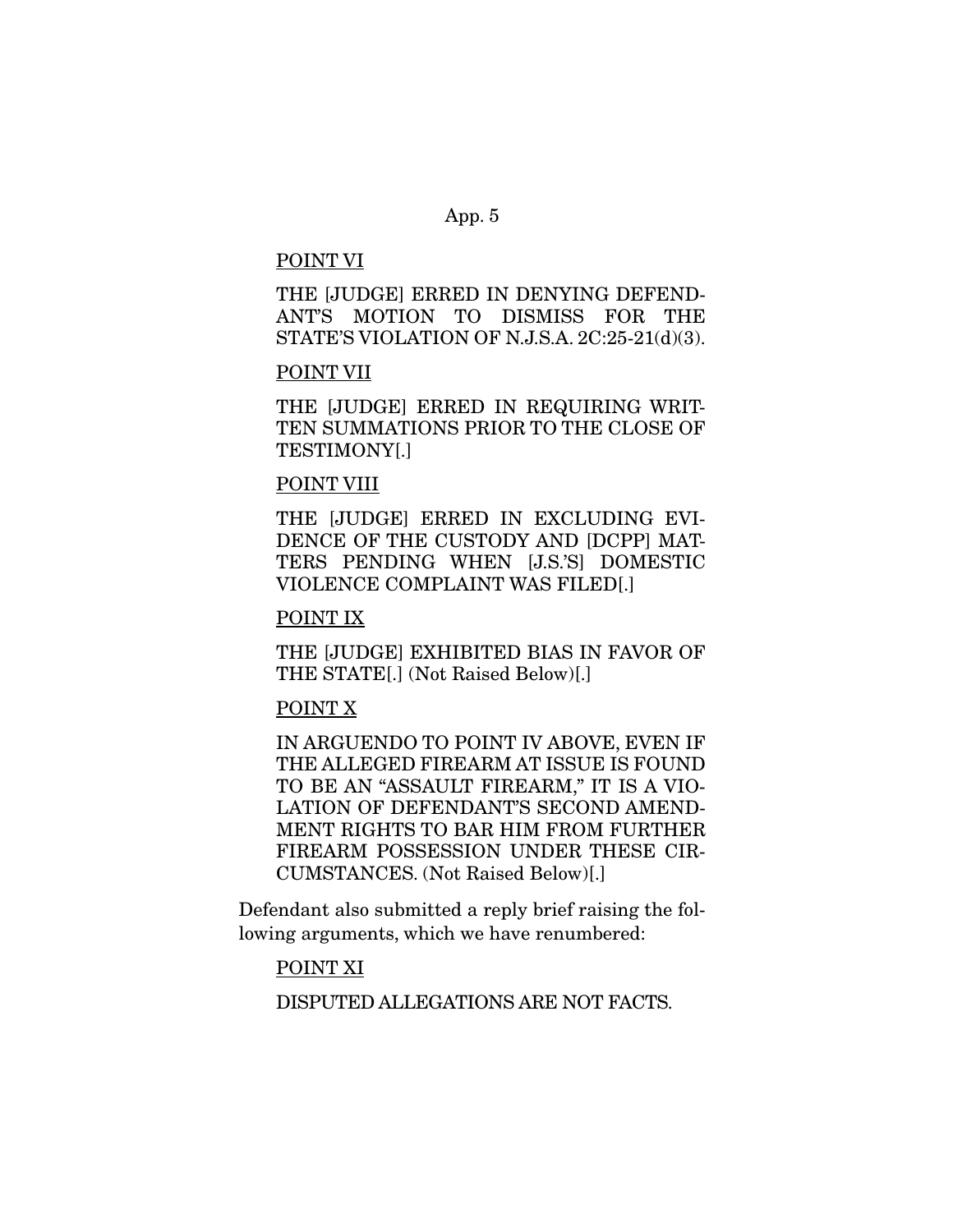#### POINT XII

THE NEW JERSEY DOMESTIC VIOLENCE PROCEDURES MANUAL SETS FORTH PRO-CEDURES THAT INCLUDE NOTICE TO THE COUNTY THAT ISSUES A TRO AND SEARCH WARRANT WHEN SERVICE IS MADE IN AN-OTHER COUNTY.

I.

 We begin our discussion by addressing the search and seizure of defendant's weapons. Defendant asserts that we should vacate the June 3, 2019 order because there was no probable cause demonstrating that the search and seizure were necessary to protect the life and well-being of J.S. We disagree with this assertion.

 "Because 'a judicial declaration that a defendant poses a threat to the public health, safety or welfare involves, by necessity, a fact-sensitive analysis,' 'an appellate court should accept a trial [ judge's] findings of fact that are supported by substantial credible evidence.'" In re Forfeiture of Pers. Weapons and Firearms Identification Card belonging to F.M., 225 N.J. 487, 505 (2016) (internal citation omitted) (first quoting State v. Cordoma, 372 N.J. Super. 524, 535 (App. Div. 2004), then quoting In re Return of Weapons to J.W.D., 149 N.J. 108, 116-17 (1997)). Family Part judges' findings are entitled to deference because "they are judges who have been specially trained" in family matters. J.D. v. M.D.F., 207 N.J. 458, 482 (2011).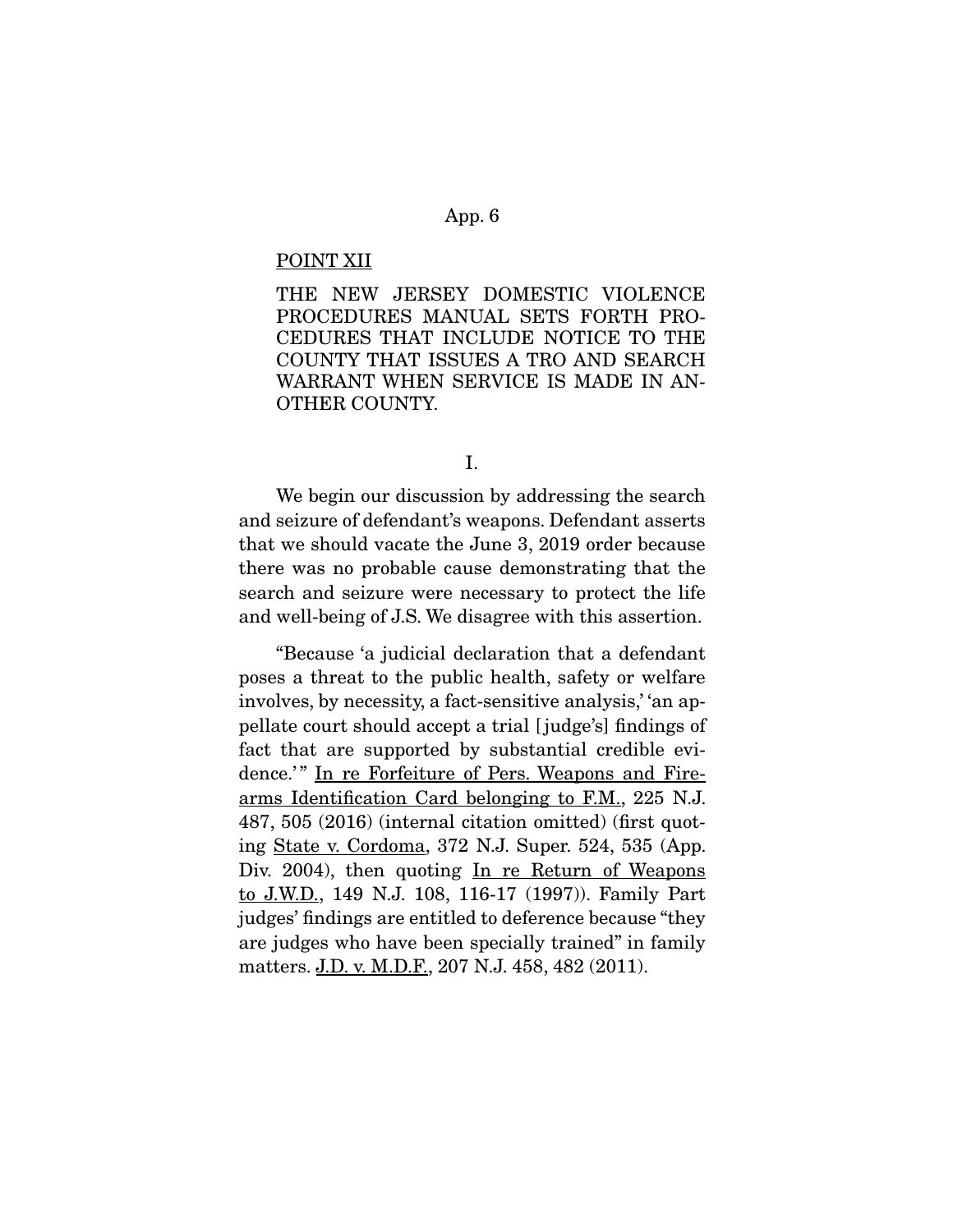Therefore, we "do not disturb the factual findings and legal conclusions of the trial judge unless we are convinced that they are so manifestly unsupported by or inconsistent with the competent, relevant and reasonably credible evidence as to offend the interests of justice[.]" Rova Farms Resort, Inc. v. Inv'rs Ins. Co. of Am., 65 N.J. 474, 484 (1974) (quoting Fagliarone v. Township of North Bergen, 78 N.J. Super. 154, 155 (App. Div. 1963)). A search executed pursuant to a warrant issued by a judge carries a presumption of validity, State v. Valencia, 93 N.J. 126, 133 (1983), therefore we must accord substantial deference to a trial judge's decision to issue a warrant. State v. Sullivan, 169 N.J. 204, 211 (2001). However, questions of law are reviewed de novo. Gere v. Louis, 209 N.J. 486, 499 (2012). A Family Part judge's legal determinations are not entitled to any special deference. Ibid.

 When a plaintiff files a domestic violence complaint seeking an ex parte TRO and alleging that the defendant has committed an act of domestic violence, and "[i]f it appears that the plaintiff is in danger of domestic violence, the judge shall, upon consideration of the plaintiff 's domestic violence complaint, order emergency ex parte relief, in the nature of a [TRO]. A decision shall be made by the judge regarding the emergency relief forthwith." N.J.S.A. 2C:25-28(g). The PDVA further provides:

Emergency relief may include forbidding the defendant from returning to the scene of the domestic violence, forbidding the defendant from possessing any firearm or other weapon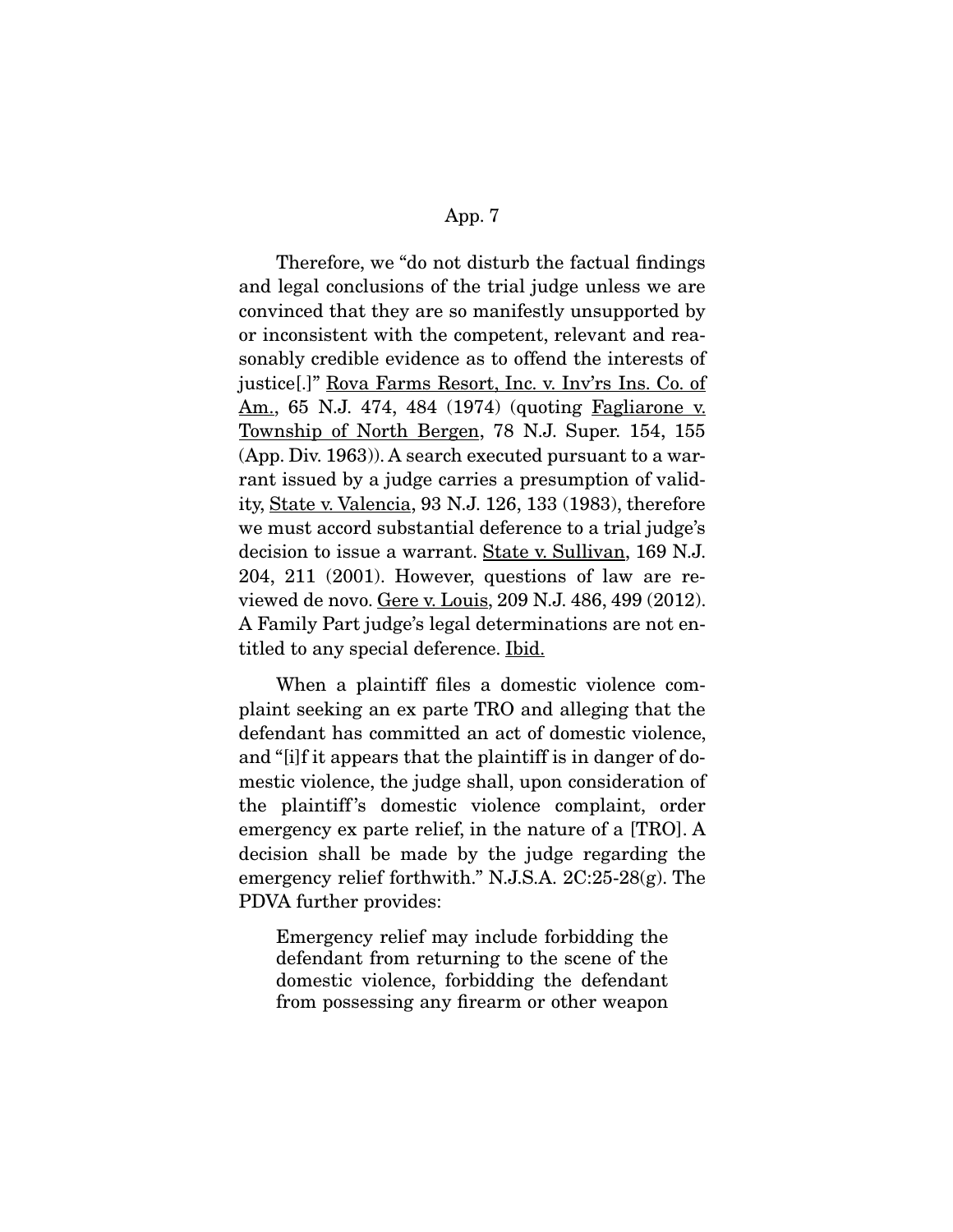enumerated in subsection r. of N.J.S.[A.] 2C:39-1, ordering the search for and seizure of any firearm or other weapon at any location where the judge has reasonable cause to believe the weapon is located and the seizure of any [FPIC] or permit to purchase a handgun issued to the defendant and any other appropriate relief.

[N.J.S.A. 2C:25-28(j).]

 The PDVA allows a judge to issue a TRO "to protect a victim of domestic violence and to enter an order authorizing . . . police to search for and seize from the defendant's home, or any other place, weapons that may pose a threat to the victim." State v. Hemenway, 239 N.J. 111, 116 (2019). "The purpose of a search warrant issued pursuant to N.J.S.A.  $2C:25-28[(j)]$  is to protect the victim of domestic violence from further violence, and not to discover evidence of criminality." State v. Johnson, 352 N.J. Super. 15, 19 (App. Div. 2002). "[T]here is a strong public policy in this State of prohibiting access to firearms for those individuals determined to have committed acts of domestic violence, even on a prima facie basis, where their access to weapons enhances the risk of harm to the victim." Id. at 33.

 Before a judge can issue an order to search for weapons under the PDVA, the judge must find:

(1) probable cause to believe that an act of domestic violence has been committed by the defendant; (2) probable cause to believe that a search for and seizure of weapons is "necessary to protect the life, health or well-being of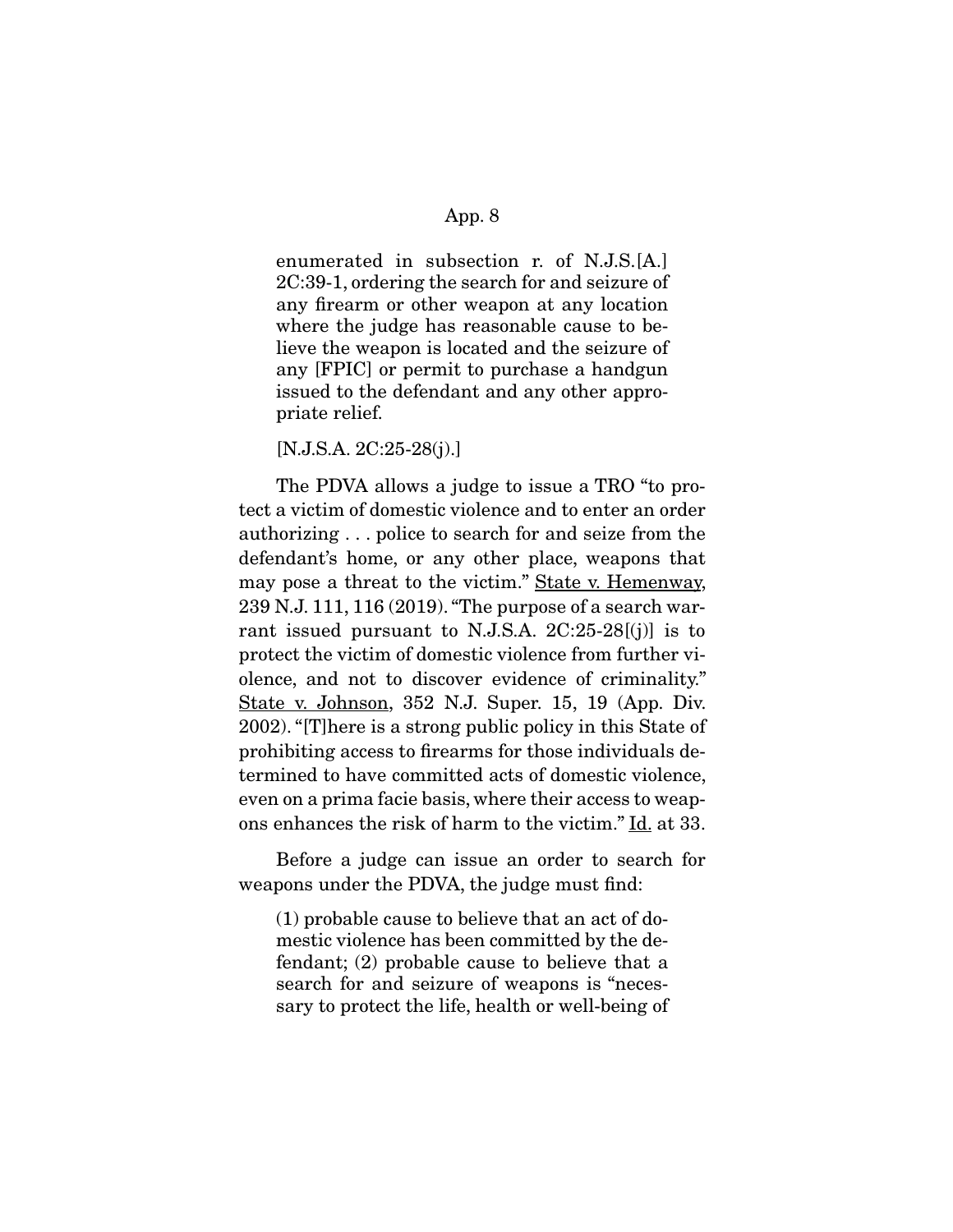a victim on whose behalf the relief is sought," see N.J.S.A.  $2C:25-28(f)$ ; and  $(3)$  probable cause to believe that the weapons are located in the place to be searched.

#### [Hemenway, 239 N.J. at 117.]

 "[P]robable cause requires that the issuing court only have a well-grounded suspicion." Ibid.; see State <u>v. Pinkston</u>, 233 N.J. 495, 509  $(2018)$  (emphasizing that a showing of probable cause "is not a high bar" (quoting District of Columbia v. Wesby, 583 U.S. \_\_, 138 S. Ct. 577, 586 (2018))). "[E]ven if a domestic violence complaint is dismissed and the conditions abate, forfeiture may be ordered if the . . . defendant's possession of weapons 'would not be in the interests of the public health[,] safety[,] or welfare.'" F.M. 225 N.J. at  $510-11$ (quoting N.J.S.A. 2C:58-3(c)(5)).

 The TRO judge specifically found that there was probable cause to execute the search. As to the first requirement of Hemenway, the judge must find probable cause that the harassment occurred. See 239 N.J. at 117. As to N.J.S.A. 2C:33-4(a), under which the hearing officer and TRO judge found that there was an act of harassment, "there need only be proof of a single such communication, as long as defendant's purpose in making it . . . was to harass and as long as it was made in a manner likely to cause annoyance or alarm to the intended recipient." J.D., 207 N.J. at 477.

 In making this determination, the judge relied on the findings by the hearing officer, J.S.'s affidavit, and J.S.'s testimony. Cf. Johnson, 352 N.J. Super. at 34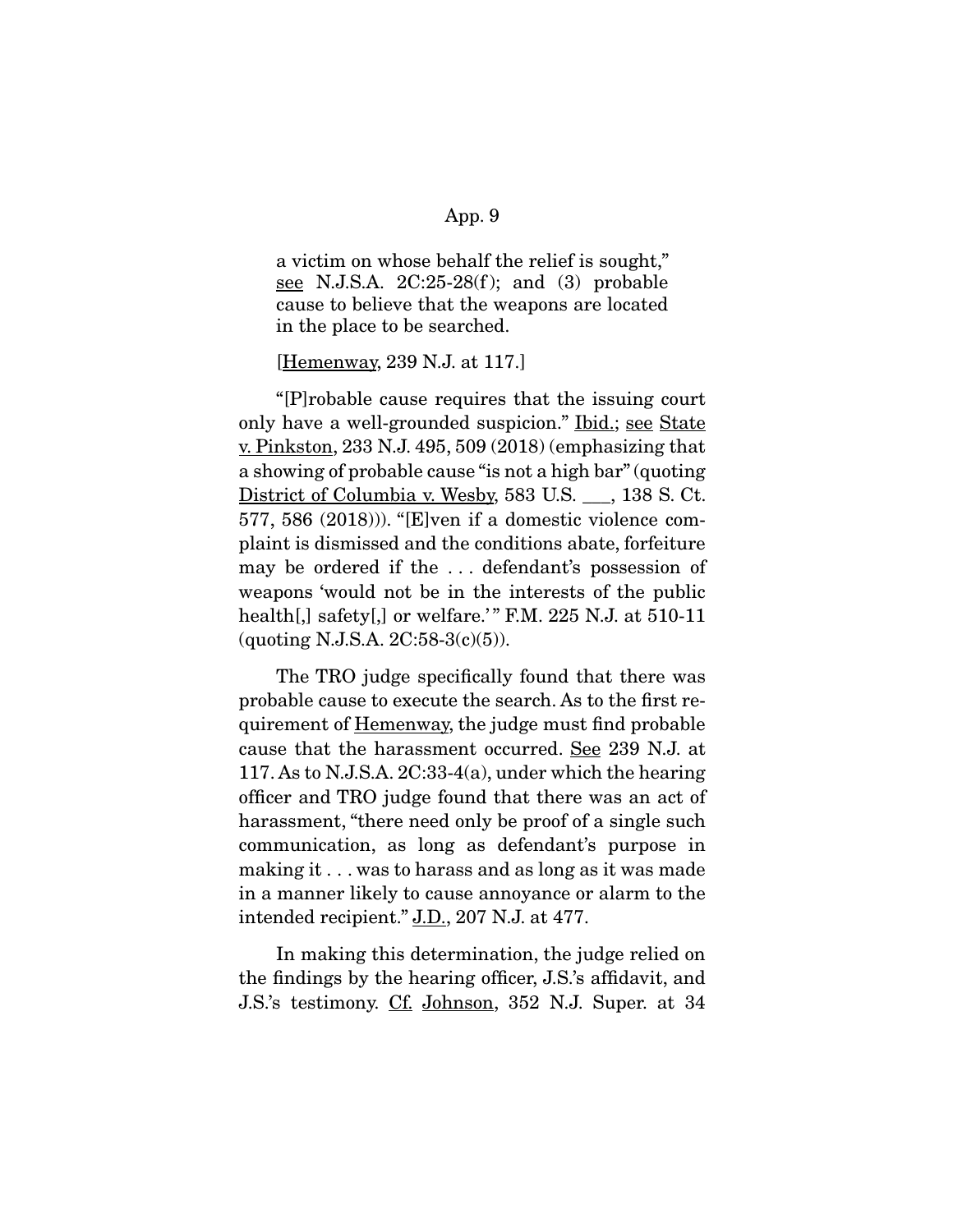(declining to find probable cause where the judge solely relied on the content of the recommended TRO and did not have the benefit of a victim affidavit or testimony). Although the judge ultimately denied the FRO, probable cause existed. Defendant informed J.S. that he knew the exact times that the child was dropped off. The TRO judge found that this was done with the intent to harass and to suggest that he may be following or tracking J.S.

The second prong of <u>Hemenway</u> was satisfied. While the alleged act of domestic violence itself did not involve the use, or threatened use, of a weapon, J.S. testified that defendant had pointed the weapon at her in the past. Additionally, she testified that defendant kept a loaded handgun in his vehicle. In considering the totality of the circumstances, see Sullivan, 169 N.J. at 216, J.S. testified that defendant abused animals in the past, attempted suicide, and has untreated PTSD. In considering all the allegations, the TRO judge had probable cause to find that the search and seizure of the weapons was necessary to protect J.S.'s "life, health or well-being[.]" Hemenway, 239 N.J. at 117 (internal citation omitted).

As to the third requirement of Hemenway, J.S. testified to the types, quantities, and locations of weapons that defendant possessed. She described in detail how defendant stored a weapon in his car. J.S. knew of the weapons and their locations from living with him and from their continuous relationship. Therefore, there was probable cause that the weapons would be located in the places to be searched. Ibid.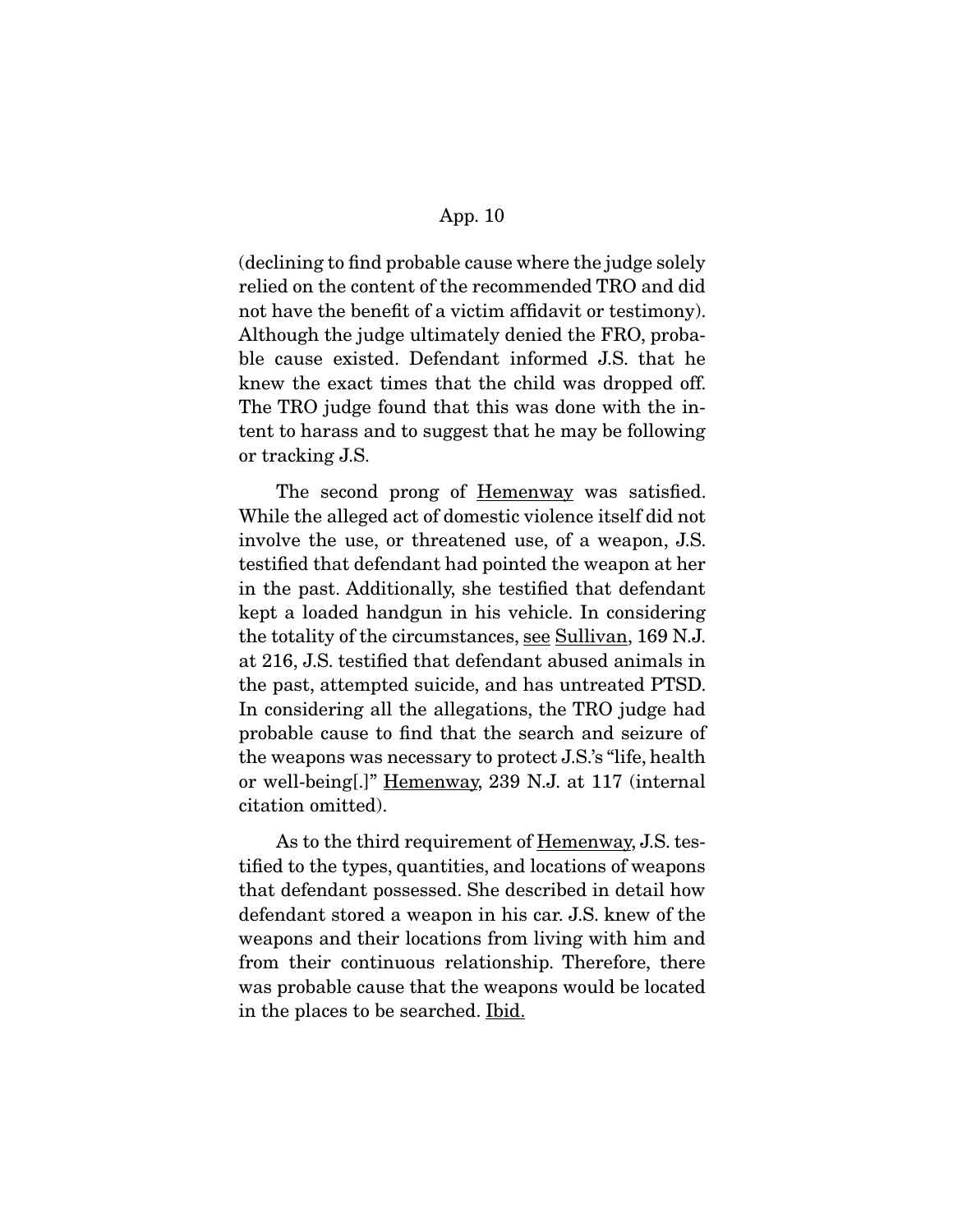II.

 Defendant argues that the judge erred in considering his PTSD as a factor for forfeiture of his weapons and FPIC. Defendant contends that he was not afforded notice that the State would rely, in part, on his PTSD—under N.J.S.A. 2C:58-3(c)(3)—and that therefore he was unprepared to respond.

 In an action under the PDVA, our review of a forfeiture of firearms and FPIC is deferential. F.M., 225 N.J. at 505-06. "[A] judicial declaration that a defendant poses a threat to the public health, safety or welfare involves, by necessity, a fact-sensitive analysis[.]" Id. at 505 (quoting Cordoma, 372 N.J. Super. at 535). Therefore, we "should accept a trial [judge's] findings of fact that are supported by substantial credible evidence."  $\underline{Ibid.}$  (quoting  $\underline{J.W.D.}$ , 149 N.J. at 116-17).

 "The State retains the statutory right to seek the forfeiture of any seized firearms provided it can show that defendant is afflicted with one of the legal 'disabilities' enumerated in N.J.S.A. 2C:58-3[(c)]." Cordoma, 372 N.J. Super. at 533. N.J.S.A. 2C:58-3(c)(3) provides:

No person of good character and good repute in the community in which he lives, and who is not subject to any of the disabilities set forth in this section or other sections of this chapter, shall be denied a permit to purchase a handgun or a [FPIC], except as hereinafter set forth. No handgun purchase permit or [FPIC] shall be issued:

. . . .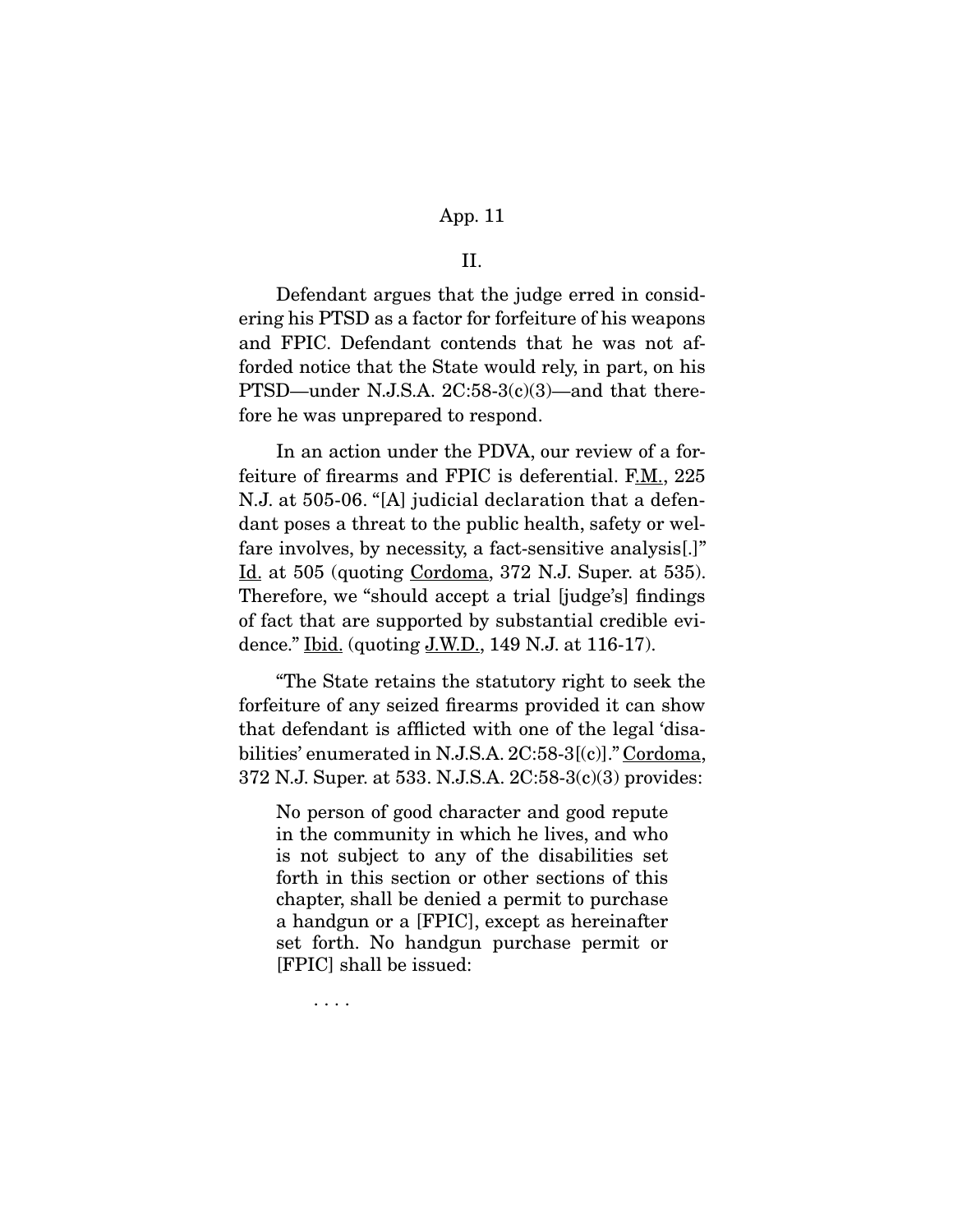To any person who suffers from a physical defect or disease which would make it unsafe for him to handle firearms . . . unless [he] produces a certificate of a medical doctor or psychiatrist licensed in New Jersey, or other satisfactory proof, that he is no longer suffering from that particular disability in a manner that would interfere with or handicap him in the handling of firearms[.]

N.J.S.A.  $2C:58-3(c)(5)$  specifies that a handgun purchase permit or FPIC shall not be issued "[t]o any person where the issuance would not be in the interest of the public health, safety or welfare[.]"

 Although the notice and petition for the forfeiture of defendant's firearms did not explicitly state that defendant's PTSD would be used as a basis to support the State's forfeiture petition, defendant had notice that it could be used. The State asserted multiple reasons for its petition for forfeiture, particularly including N.J.S.A. 2C:58-3(c)(5), which states that it "would not be in the interest of public health, safety or welfare" for defendant to possess weapons and/or an FPIC.

 J.S., in her complaint against defendant, explicitly cited PTSD as one of her reasons for filing for a TRO. She raised defendant's untreated PTSD in a hearing with the hearing officer. J.S. also mentioned it to the TRO judge during the hearing. During the FRO hearing, she testified again regarding defendant's PTSD, including on cross-examination by defendant's counsel. Defendant conceded that he was diagnosed with PTSD.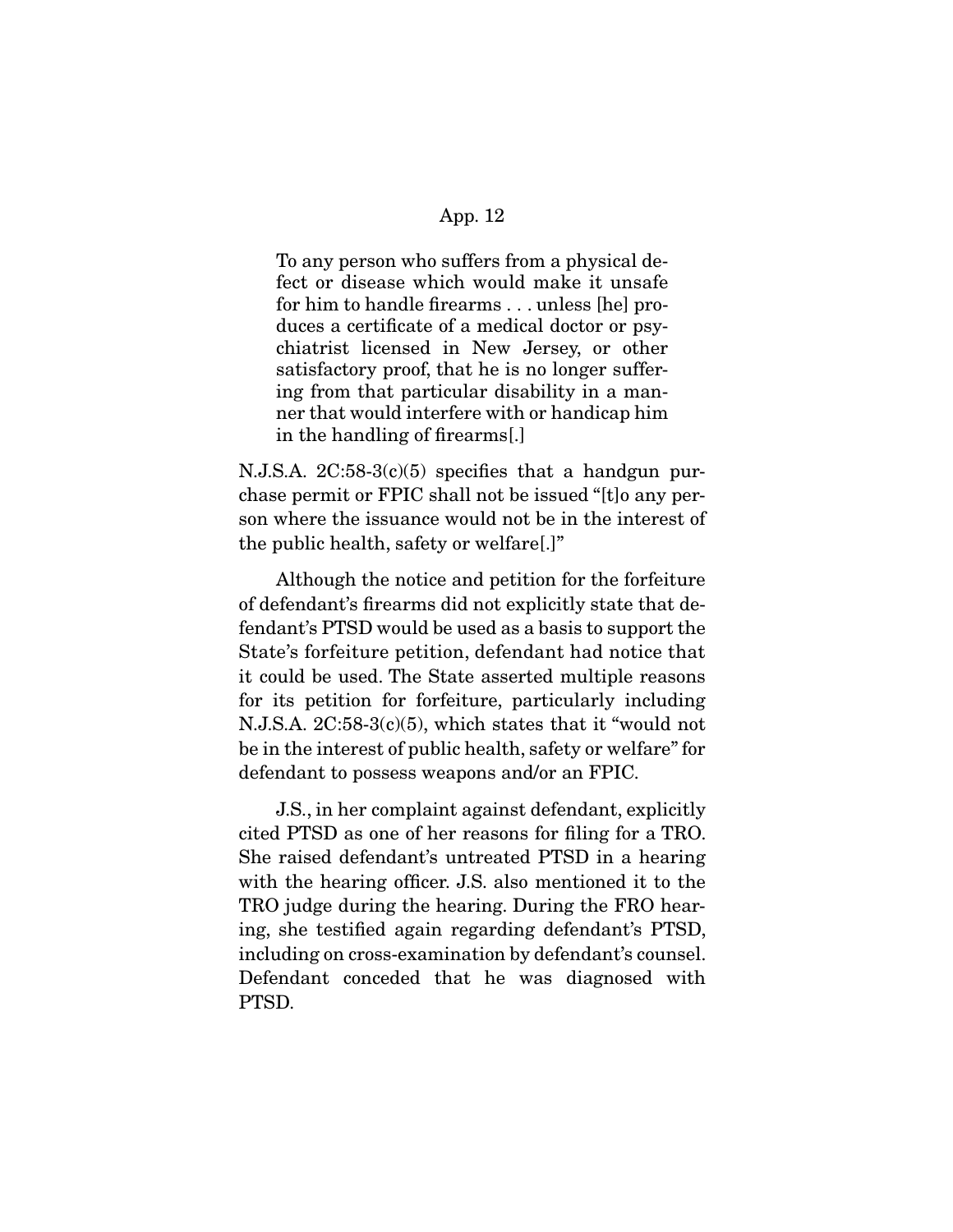N.J.S.A. 2C:58-3(c)(5) calls for forfeiture "in the interest of the public health," whereas N.J.S.A. 2C:58-  $3(c)(3)$  notes that "any person who suffers from a physical defect or disease which would make it unsafe for him to handle firearms" may produce a doctor's certification stating that "he is no longer suffering from that particular disability in a manner that would interfere with or handicap him in the handling of firearms[.]" Seeing as defendant conceded that he suffered from PTSD, it is unbelievable to think that he was unaware this could be raised against him, especially because the State cited public health and safety as a reason for the petition for forfeiture.

 We therefore conclude that defendant had adequate notice that his PTSD could be raised as a basis for the forfeiture of his weapons and FPIC.

### III.

 Defendant argues that the judge erred in taking judicial notice sua sponte of the definition of PTSD, as defined by the Diagnostic and Statistical Manual of Mental Disorders, Fifth Edition (DSM-5). He alleges that the judge "picked and chose those portions of . . . the DSM-5 on PTSD . . . that confirmed [his] beliefs[ ] and used them as a basis for forfeiture."

N.J.R.E. 201 provides that:

(b) Notice of Facts. The court may judicially notice a fact, including: (1) such specific facts and propositions of generalized knowledge as are so universally known that they cannot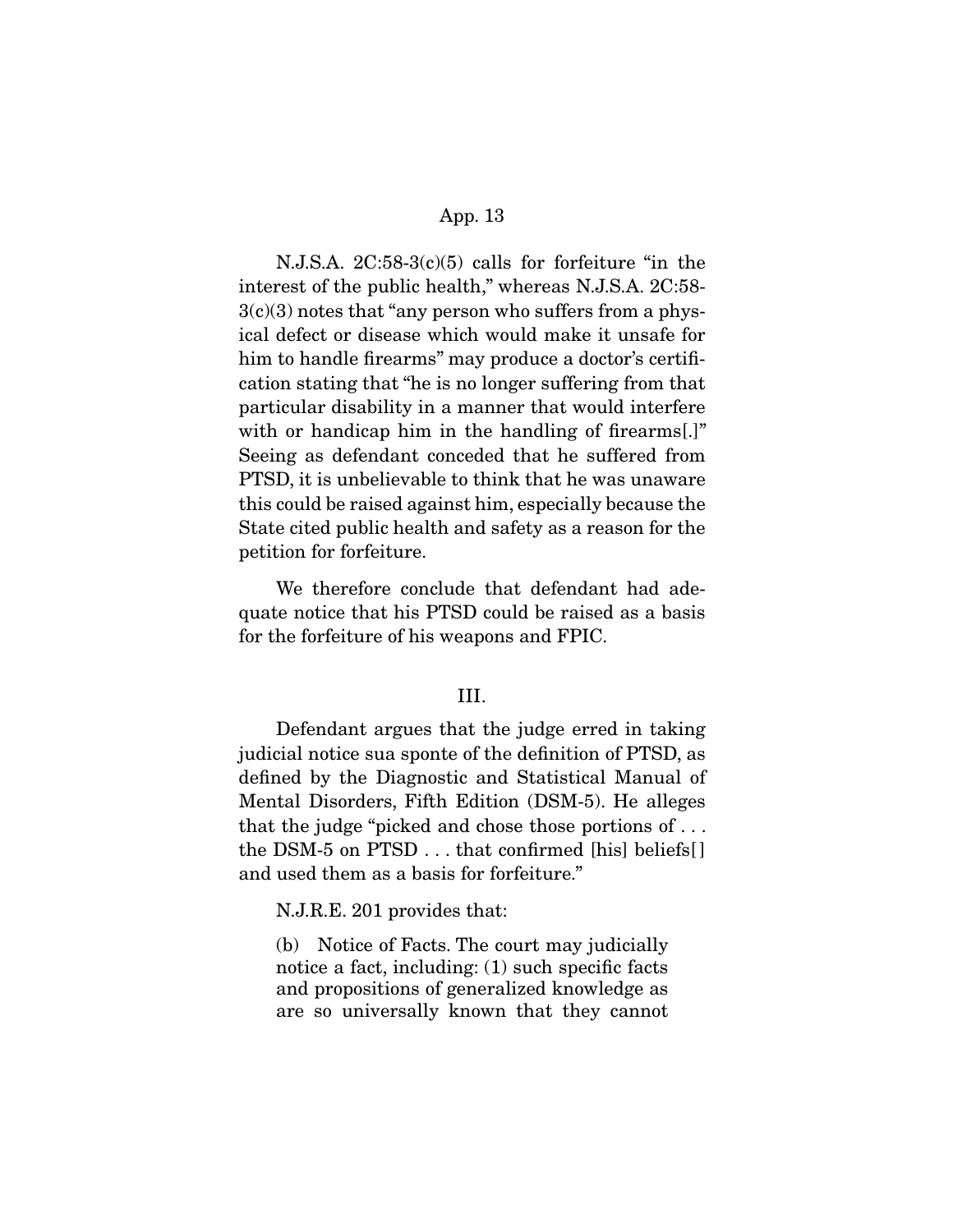reasonably be the subject of dispute; (2) such facts as are so generally known or are of such common notoriety within the area pertinent to the event that they cannot reasonably be the subject of dispute; (3) specific facts and propositions of generalized knowledge which are capable of immediate determination by resort to sources whose accuracy cannot reasonably be questioned; and (4) records of the court in which the action is pending and of any other court of this state or federal court sitting for this state.

(c) When Discretionary. The court may take judicial notice on its own.

(d) When Mandatory. The court shall take judicial notice if a party requests it on notice to all other parties and the court is supplied with the necessary information.

(e) Opportunity to Be Heard. On timely request, a party is entitled to be heard on the propriety of taking judicial notice and the nature of the matter noticed. If the court takes judicial notice before notifying a party, the party, on request, is still entitled to be heard.

 $(f)$  How Taken. In determining the propriety of taking judicial notice and the nature of the matter to be noticed, any source of relevant information may be consulted or used, whether or not furnished by a party[.]

"The purpose of judicial notice is to save time and promote judicial economy by precluding the necessity of proving facts that cannot seriously be disputed and are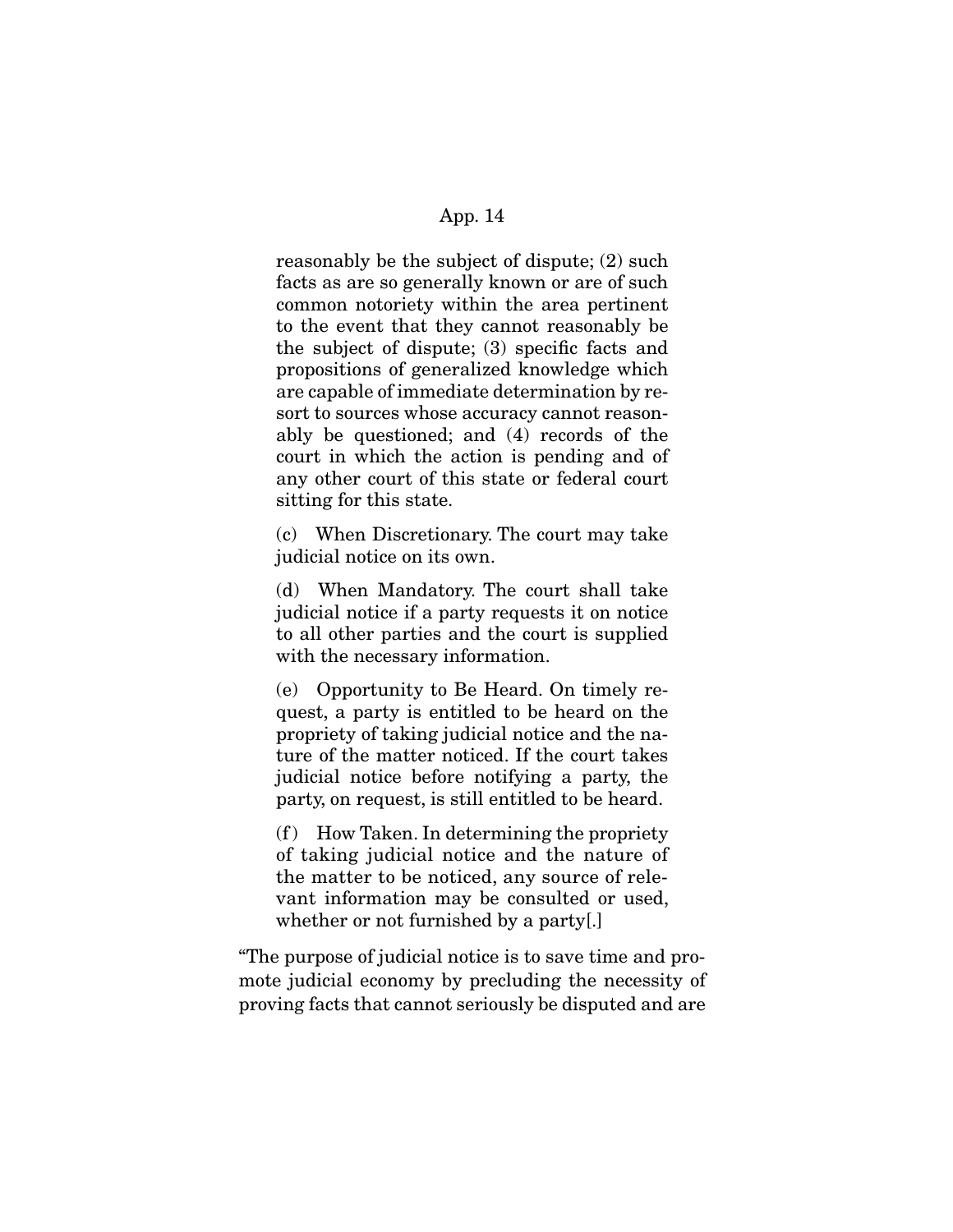either generally or universally known." State v. Silva, 394 N.J. Super. 270, 275 (App. Div. 2007). It may not be used to take notice of a contested fact or ultimate legal issue in dispute. Ibid.

 "[A] text will qualify as a 'reliable authority' if it represents the type of material reasonably relied on by experts in the field." Jacober v. St. Peter's Med. Ctr., 128 N.J. 475, 495 (1992). "General acceptance of the DSM in the psychiatric community is beyond dispute." State <u>v. King, 387 N.J. Super. 522, 544 (App. Div. 2006); see</u> State v. Rosales, 202 N.J. 549, 559 (2010) (deeming DSM-5 an "authoritative treatise").

 Defendant's PTSD was undisputed—indeed, he admitted his diagnosis. The issue on the State's petition was how severe defendant's case of PTSD was, and whether it posed a risk to the public health, safety, or welfare. See N.J.S.A  $2C:58-3(c)(5)$ . The judge took judicial notice of the general definition of PTSD. The definition provided the judge with some insight as to the condition defendant conceded he had. Defendant did not argue that the DSM-5's definition was incorrect or in dispute, presumably because the definition came from a widely used and relied upon source. King, 387 N.J. Super. at 544. Therefore, the judicial notice of the DSM-5's definition of PTSD was proper.

## IV.

 Defendant argues that one of the firearms seized, the Century Arms rifle, does not meet the definition of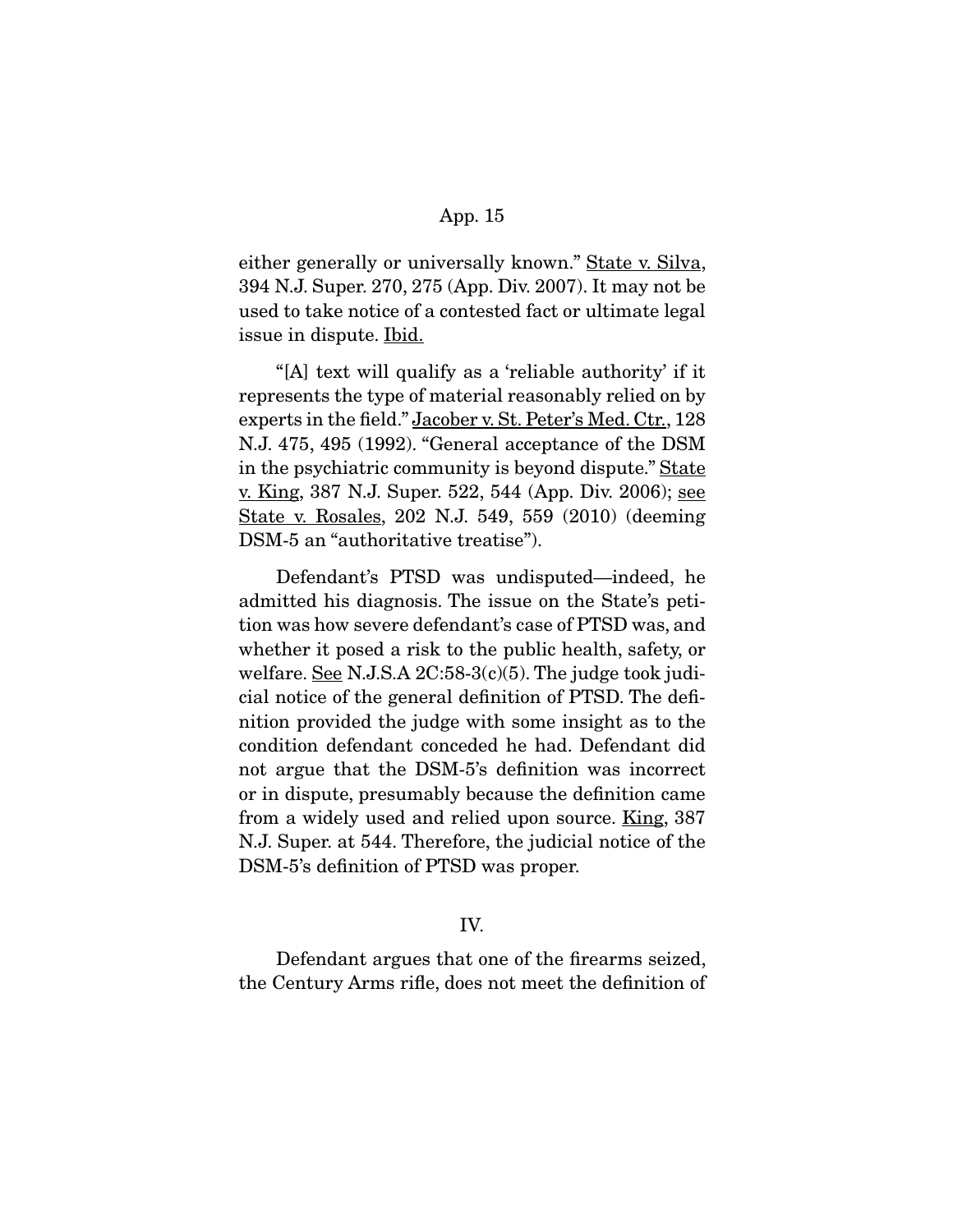"assault firearm" and therefore is not a banned firearm.

 N.J.S.A. 2C:39-1(w) defines "[a]ssault firearm," and contains a lengthy enumerated list of firearms that meet this definition. Under N.J.S.A.  $2C:39-1(w)(2)$ , any firearm that is "substantially identical" to any of these listed firearms also constitutes an assault firearm. We have found that "the definition of 'substantially identical' is sufficiently clear" when read in conjunction with the Attorney General's guidelines. State v. Petrucci, 343 N.J. Super. 536, 547 (App. Div. 2001).

According to these guidelines:

[A] semi-automatic rifle that has the ability to accept a detachable magazine and has at least [two] of the following:

1. a folding or telescoping stock;

2. a pistol grip that protrudes conspicuously beneath the action of the weapon;

3. a bayonet mount;

4. a flash suppressor or threaded barrel designed to accommodate a flash suppressor; and

5. a grenade launcher[.]

[Guidelines Regarding the "Substantially Identical" Provision in the State's Assault Firearms Laws issued by Attorney General Peter Verniero to the Director of the Division of Criminal Justice, All County Prosecutors, and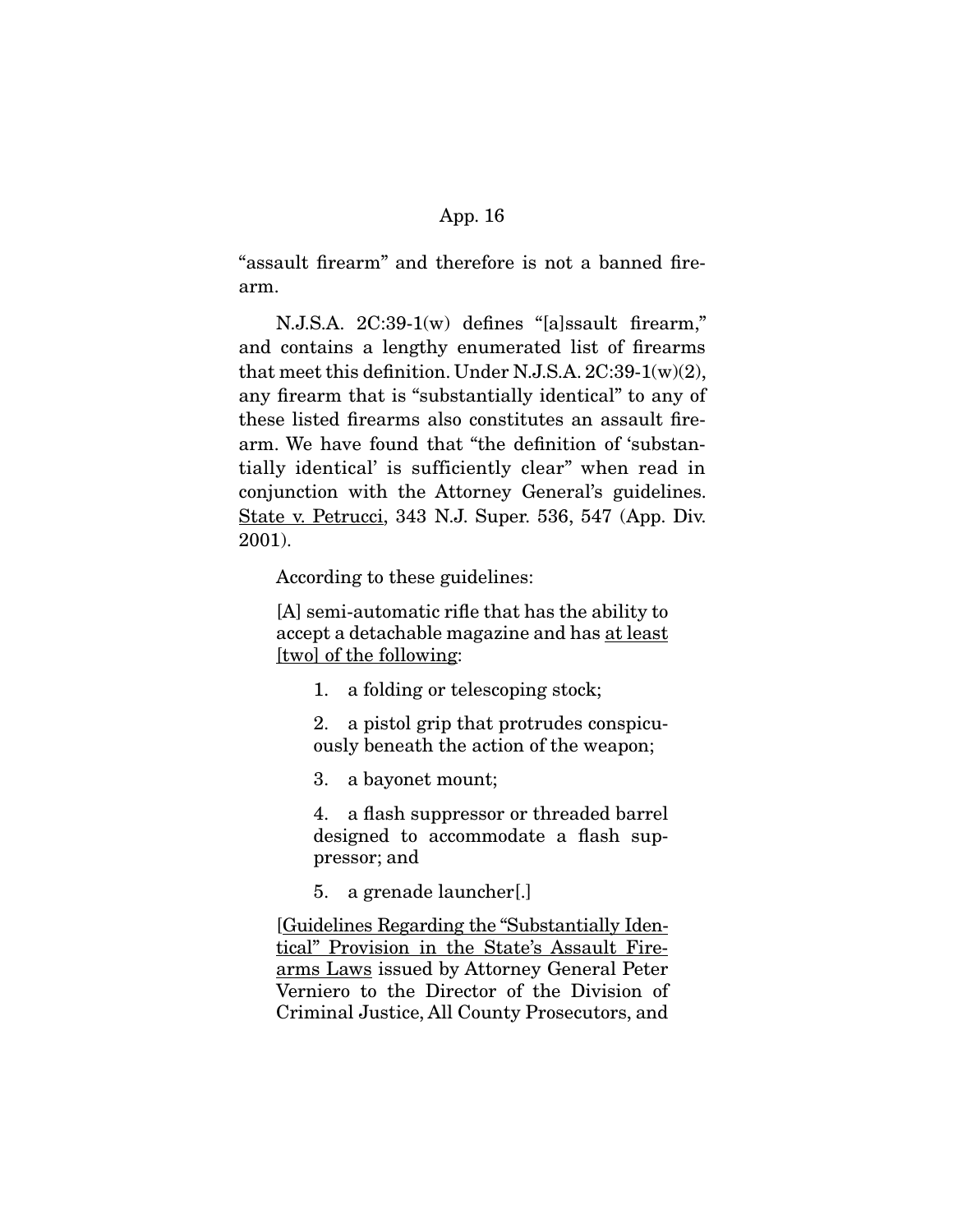All Law Enforcement Chief Executives on Aug. 19, 1996 (hereinafter AG's guidelines) (emphasis added).]

We have held that the AG's guidelines are to be read in conjunction with N.J.S.A.  $2C:39-1(w)(1)$  to make clear the definition of "assault firearm." See Petrucci, 343 N.J. Super. at 547 (affirming that "the definition of 'assault firearm' is sufficiently clear, especially in light of the [AG's] guidelines").

 Mr. James Ryan, the State's firearms expert, testified, and the judge acknowledged, that the weapon was able to accept a detachable magazine. Defendant acknowledged that his weapon had a pistol grip. He further recognized that it had a threaded barrel. Defendant stated that the threaded barrel allows for attachment of additional items, such as a flash suppressor, onto the rifle. These admissions alone would meet the AG's definition of semiautomatic rifle.

 Defendant argues that the weapon cannot be considered a firearm because there was no proof that it was presently operable. Mr. Ryan examined the weapon and concluded it was operable, however he did not test fire it. In State v. Elrose, 277 N.J. Super. 548, 559 (App. Div. 1994), we concluded that test-firing a weapon was not a prerequisite to finding a weapon operable. In that case, "[t]he trial judge . . . concluded that, even though the State's expert did not test-fire the magazines, there were sufficient inferences based on his testimony that they were operable, assuming that proof of operability was required." Ibid.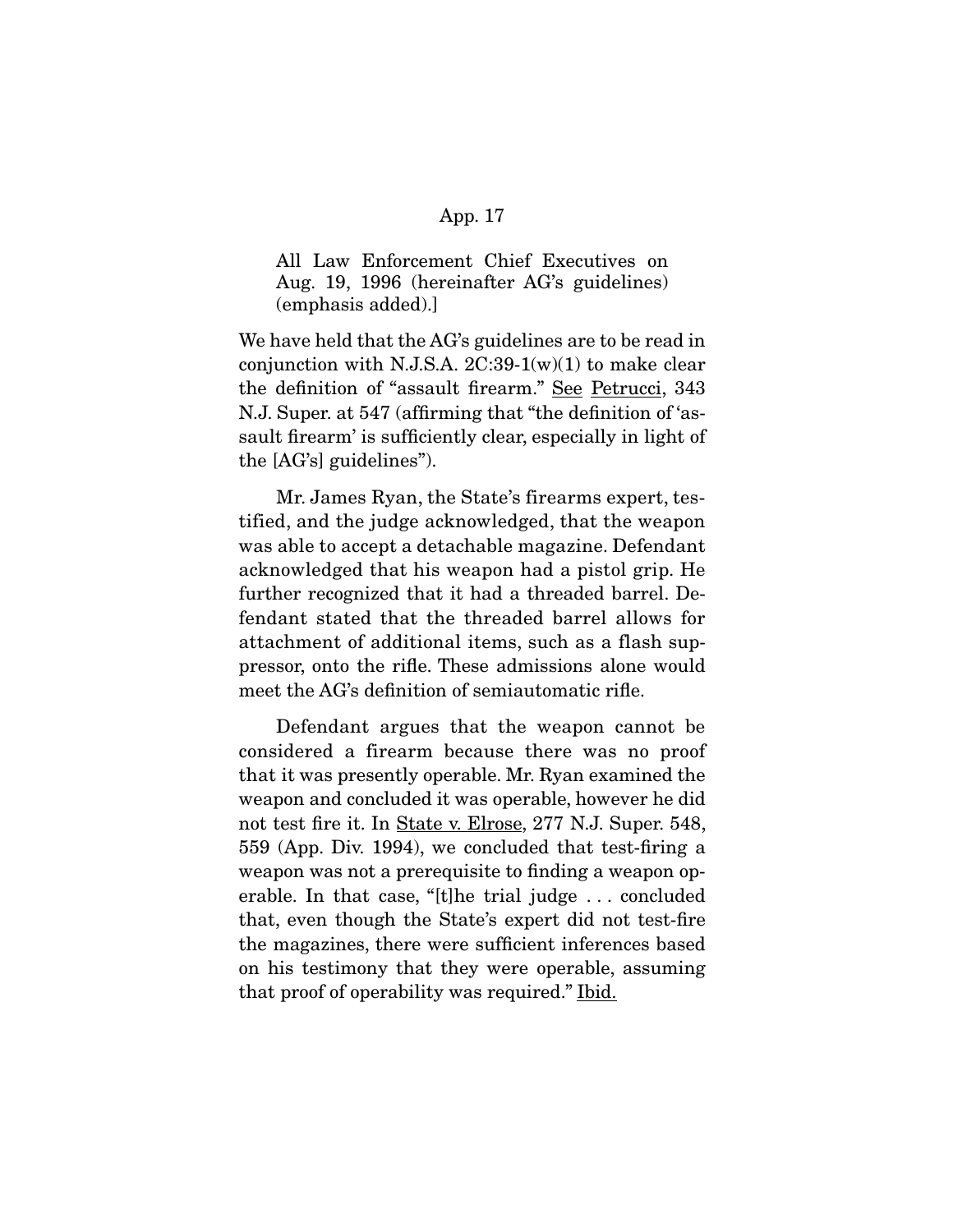Although it is true that Mr. Ryan did not fire the weapon, defendant himself testified that he had previously fired the weapon.

[Defense counsel:] Did you ever fire that weapon?

[Defendant:] I believe once. One session of firing. I don't know how many rounds I put through it. It wasn't a lot, I know that.

[Defense counsel:] The expert testified there was a muzzle break on that rifle. Were you aware of that?

[Defendant:] There's I believe it's a compensator but that would be splitting hairs but, yes, there is a muzzle attachment that he described as a muzzle break on the end of it.

[Defense counsel:] Okay. Were you aware of that when you bought it?

[Defendant:] I knew there was a barrel attachment on the end. I could see it.

 Defendant also testified he fired the gun within the last six months. Based on defendant's testimony and that of the State's expert, the judge found by a preponderance of the evidence that the weapon was an assault rifle. The record supports this finding.

V.

We reject defendant's argument that the judge unfairly concluded that the rifle was "substantially identical" to a specific firearm listed on the banned list.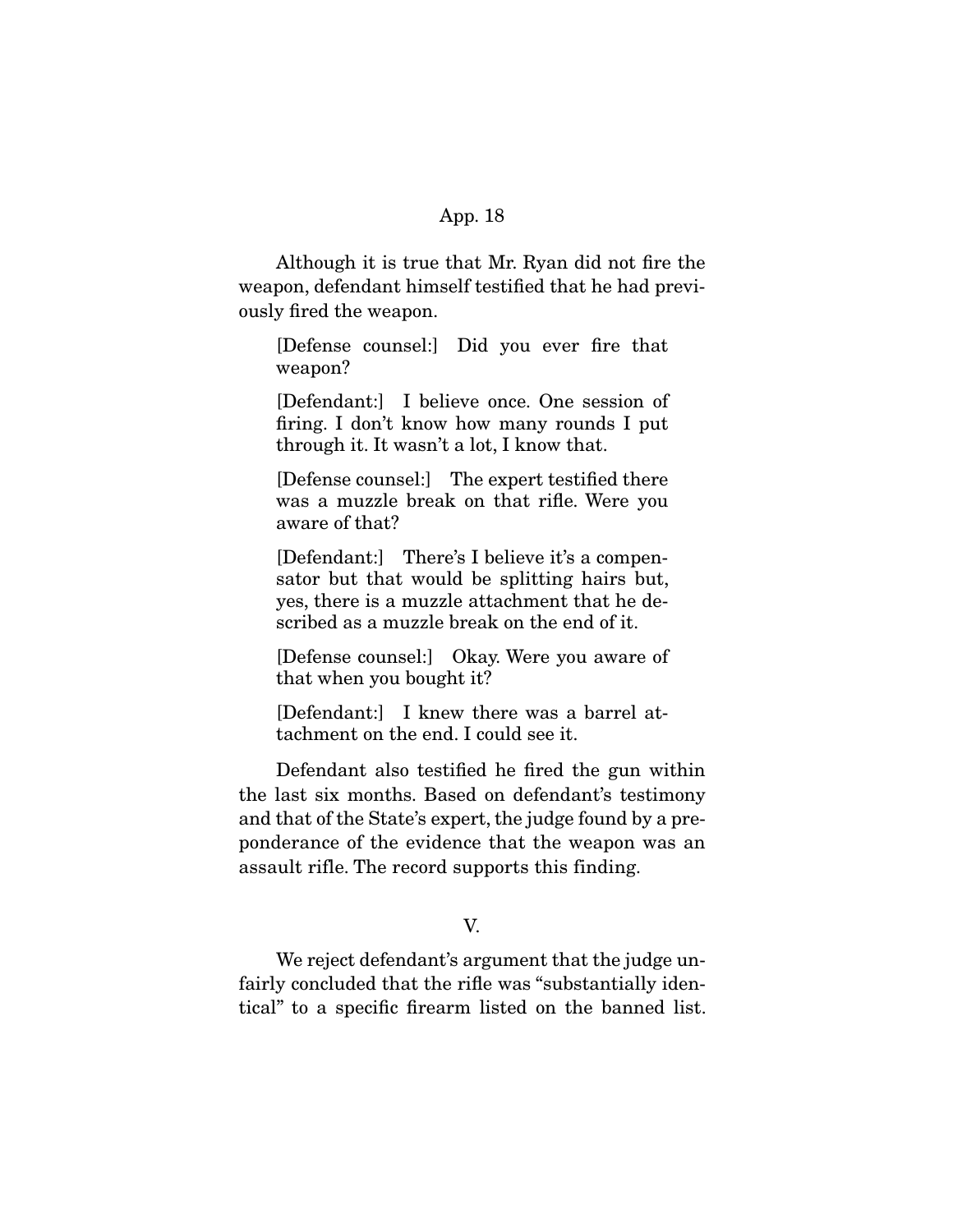Defendant asserts the conclusion was unfair because he did not knowingly possess an assault firearm.

 "The knowing violation of the gun laws in and of itself is a sufficient statutory basis for the [judge] to order a forfeiture of seized weapons, without the necessity of the [ judge] also finding that the defendant is unfit or a danger to the public in general.]" State v.  $6$ Shot Colt .357, 365 N.J. Super. 411, 417 (Ch. Div. 2003); see State ex rel. C.L.H.'s Weapons, 443 N.J. Super. 48, 60 (App. Div. 2015) (affirming that the "knowing possession of an assault firearm contrary to this State's gun control laws is sufficient basis for forfeiture"); accord In re Osworth, 365 N.J. Super. 72, 81 (App. Div. 2003) (noting that "it does not serve public safety to issue a handgun purchase permit to someone who has demonstrated his willingness to disregard the gun laws of this State").

 There was sufficient evidence that defendant knew the weapon was illegal in New Jersey. The judge noted that defendant was familiar with New Jersey firearms laws based on the fact that defendant was charged with possessing illegal assault weapons in 1999. In fact, defendant stipulated to the police report from the incident. The judge pointed out that defendant continued to possess this weapon, even though he testified that he thought it was a prohibited weapon. When asked whether the rifle is prohibited in New Jersey, defendant responded "[i]n its current . . . configuration, yes." Moreover, defendant testified that he was aware of and "generally" familiar with the AG's guidelines.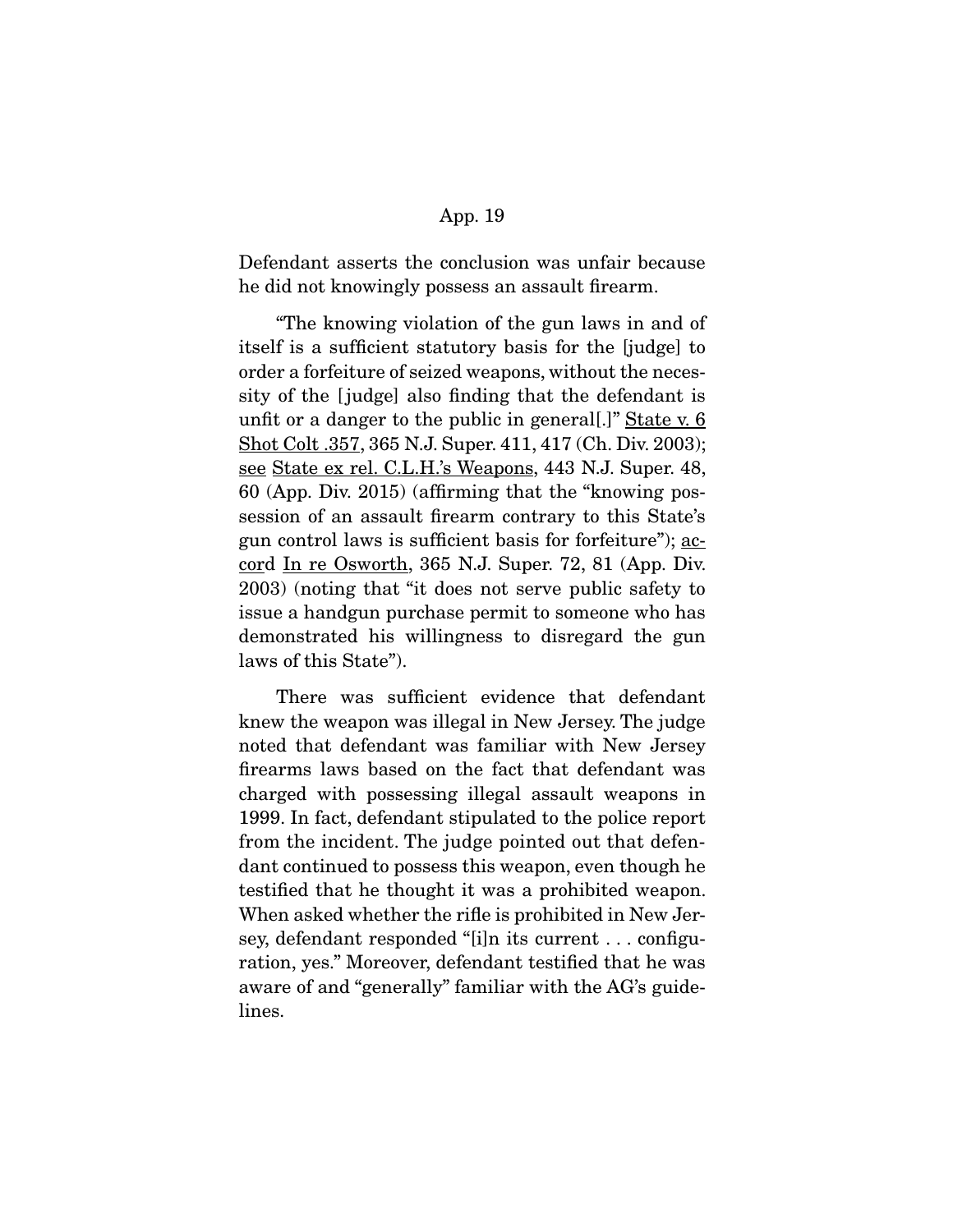The record establishes that defendant knowingly possessed an illegal firearm. However, even if the judge did err in holding that defendant knowingly possessed an illegal rifle—which is not the case—the error would be harmless, as it has been established that the weapon was an illegal assault rifle, and therefore it was not necessary for the State to prove that defendant knowingly possessed the firearm. See C.L.H., 443 N.J. Super. at 60; see also R. 2:10-2.

## VI.

 Defendant contends that the judge erred by dismissing his motion to dismiss because the forfeiture was not filed within forty-five days of the seizure of his weapons.

According to N.J.S.A. 2C25-21(d)(3):

Weapons seized in accordance with the [PDVA] shall be returned to the owner except upon order of the Superior Court. The prosecutor who has possession of the seized weapons may, upon notice to the owner, petition a judge of the Family Part of the Superior Court, Chancery Division, within [forty-five] days of seizure, to obtain title to the seized weapons, or to revoke any and all permits, licenses and other authorizations for the use, possession, or ownership of such weapons pursuant to the law governing such use, possession, or ownership, or may object to the return of the weapons on such grounds as are provided for the initial rejection or later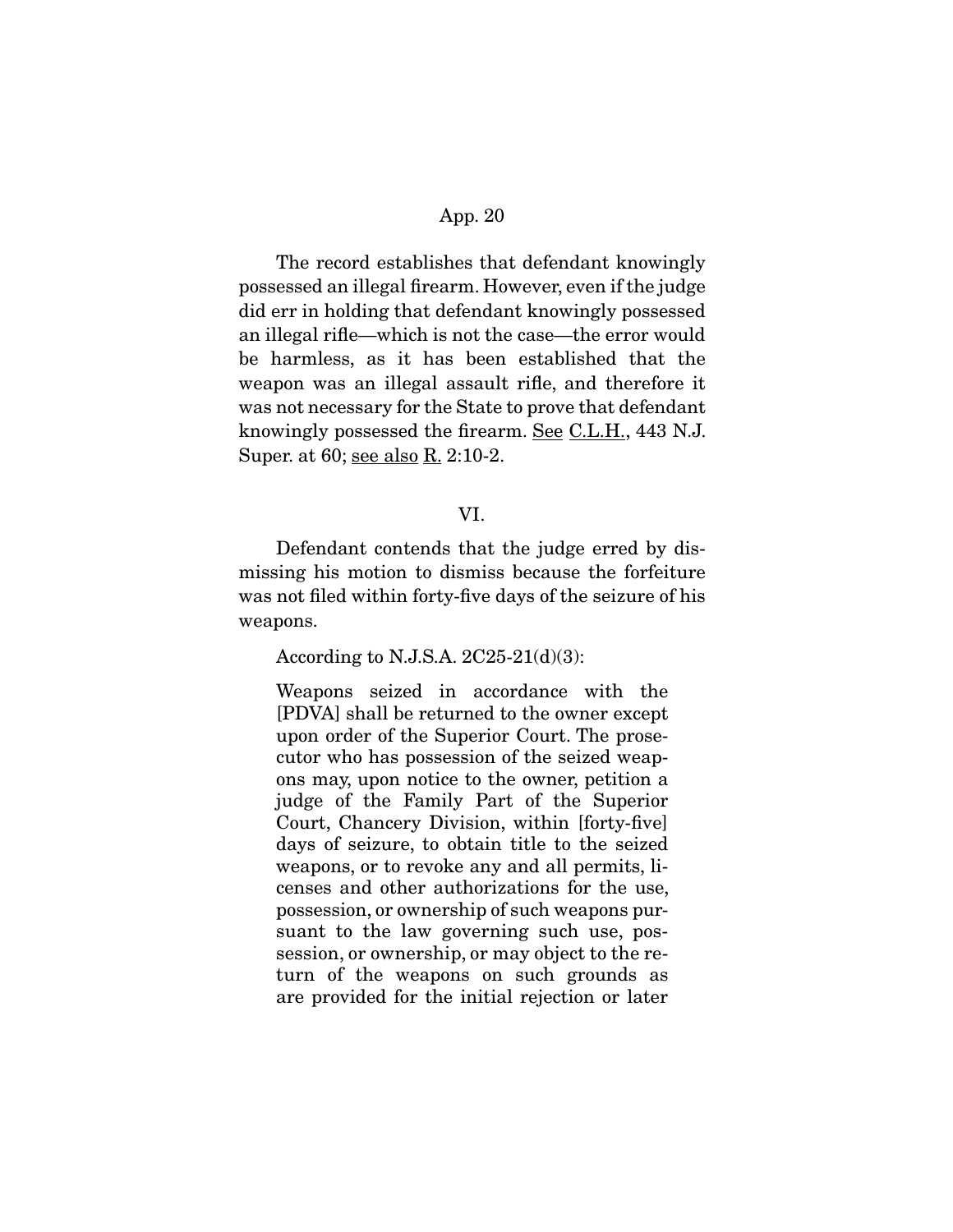revocation of the authorizations, or on the grounds that the owner is unfit or that the owner poses a threat to the public in general or a person or persons in particular.

A hearing shall be held and a record made therefore within [forty-five] days of the notice provided above. No formal pleading and no filing fee shall be required as a preliminary to such hearing. The hearing shall be summary in nature. Appeals from the results of the hearing shall be to [this court], in accordance with the law.

Time does not begin to run until the prosecutor either comes into possession of the weapons or learns of the seizure. <u>State v. McGovern</u>, 385 N.J. Super. 428, 431 (App. Div. 2006); see also State v. Saavedra, 276 N.J. Super. 289, 294 (App. Div. 1994) (presuming that the prosecutor could not take the required evaluation to make an informed decision whether to seek forfeiture until the prosecutor actually received the weapon or notice of the seizure). "If the statute [was] applied literally, and if the clock began to run on the date of the seizure, . . . the statutory scheme [may] be frustrated." McGovern, 385 N.J. Super. at 431.

 On July 24, 2018, the OCPO notified the BCPO that it was in possession of a number of weapons that it had seized from defendant in connection with the domestic violence action. Prior to this date, the BCPO had no knowledge of the seizure and thus could not file a petition for forfeiture. The BCPO filed its petition for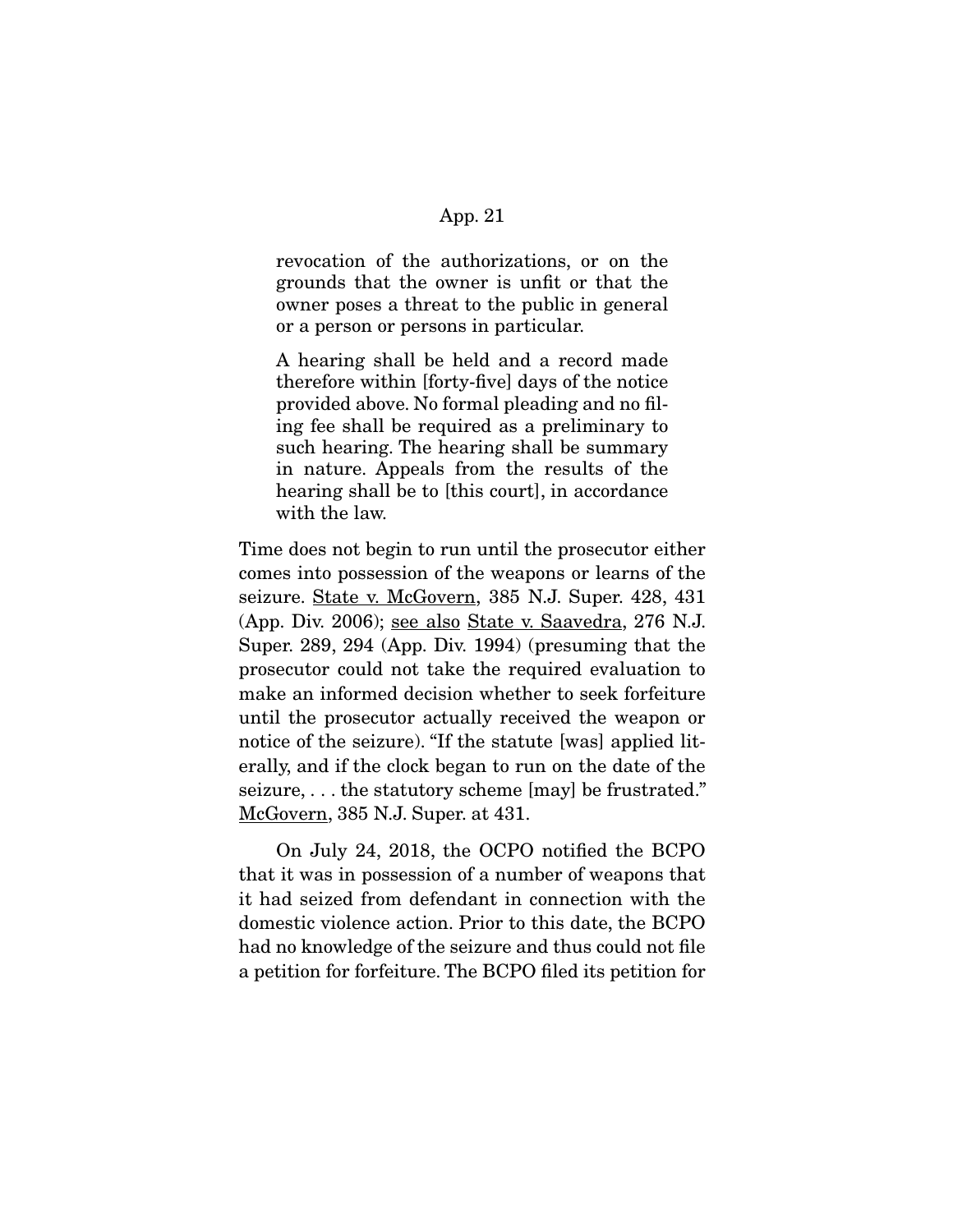forfeiture on September 6, 2018—forty-four days after July 24.

 In his reply brief, defendant argues, for the first time, that the State failed to follow the procedures laid out in New Jersey's Domestic Violence Procedures Manual. Defendant failed to raise this below, and therefore we decline to address this argument. Nieder v. Royal Indem. Ins. Co., 62 N.J. 229, 234 (1973). We briefly add that the manual provides that:

[The] designated law enforcement agency in the issuing county must bring or fax the order and related documents to the sheriff 's department or other designated law enforcement agency in the county of the defendant's residence or business.

. . . .

The return of service should then be faxed back to the sheriff 's department or other designated law enforcement agency in the issuing county, which in turn must immediately deliver or fax the return of service to the Family Division in the issuing county.

 [Domestic Violence Procedures Manual § 4.7 (2008).]

The manual further provides that the weapons "shall be secured by the prosecutor in the seizing county for storage. At such time that the seized property is needed by the prosecutor or Family Division in the issuing county, the prosecutor in the seizing county shall forward same." Id. at  $\S 3.14.3(B)(2)$ .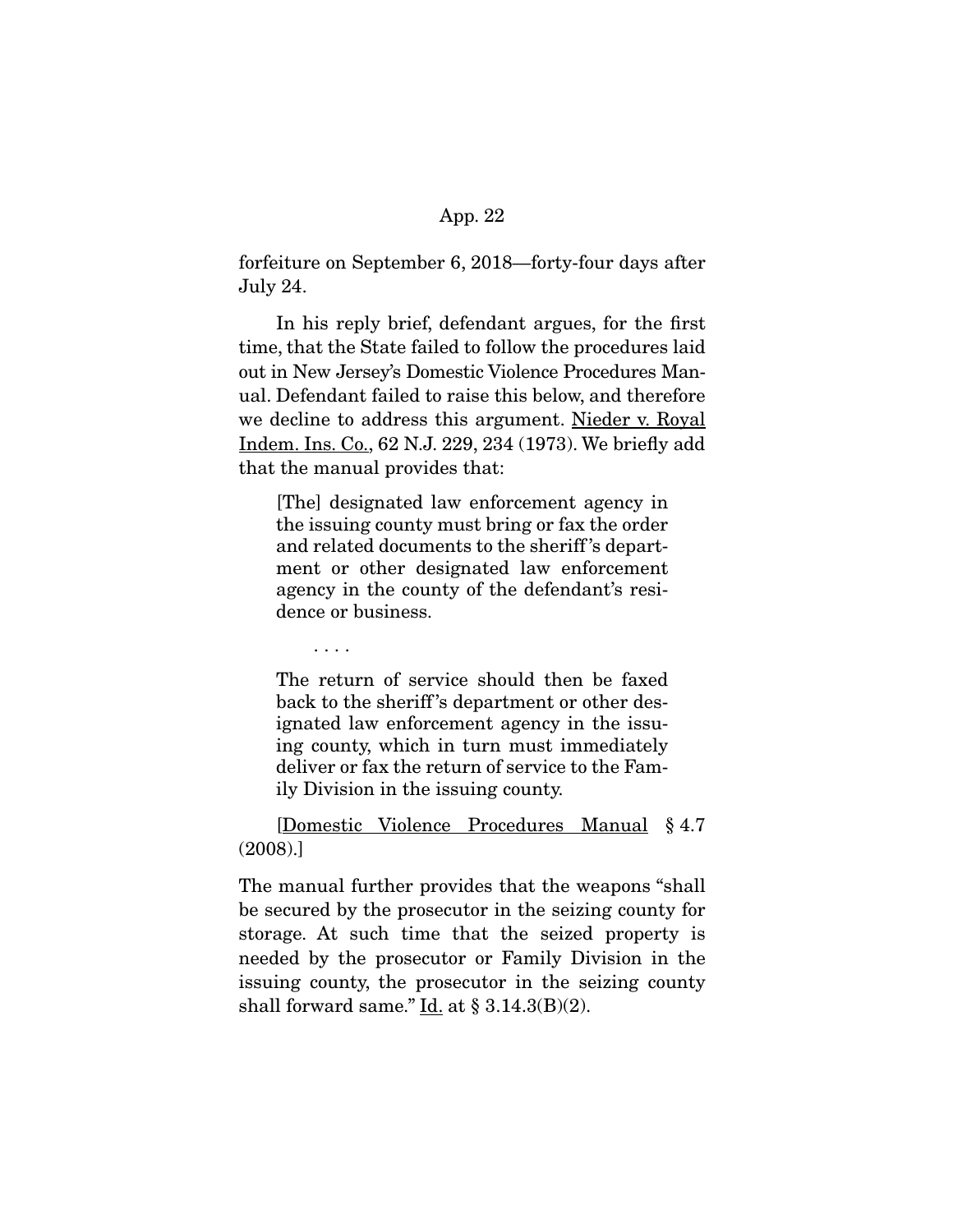The manual "is intended to provide procedural and operational guidance for two groups with responsibility for handling domestic violence complaints in the state of New Jersey—judges and Judiciary staff and law enforcement personnel." Domestic Violence Procedures Manual, Notice at I (2008); see T.M.S. v. W.C.P., 450 N.J. Super. 499, 504-05 (App. Div. 2017). "Th[e] [m]anual is not intended to change any statute or court rule, and in the event a statute or court rule differs from th[e] manual, the statute or rule will control." Domestic Violence Procedures Manual, Notice at I (2008).

 As it has been established, N.J.S.A. 2C:25-21(d)(3) requires that the petition for forfeiture be filed within forty-five days of the prosecutor either coming into possession of the weapons or learning of the seizure. See McGovern, 385 N.J. Super. at 431; see also Saavedra, 276 N.J. Super. at 294. Because the manual is not intended to change any statute or court rule, we find that the BCPO promptly filed for forfeiture, and thus the judge did not err by denying defendant's motion to dismiss.

#### VII.

 Defendant argues that the judge erred by excluding evidence of an ongoing custody matter and the DCPP investigation into J.S.'s husband. Defendant claims that he sought to introduce this evidence not for the truth of the matter asserted, but rather for his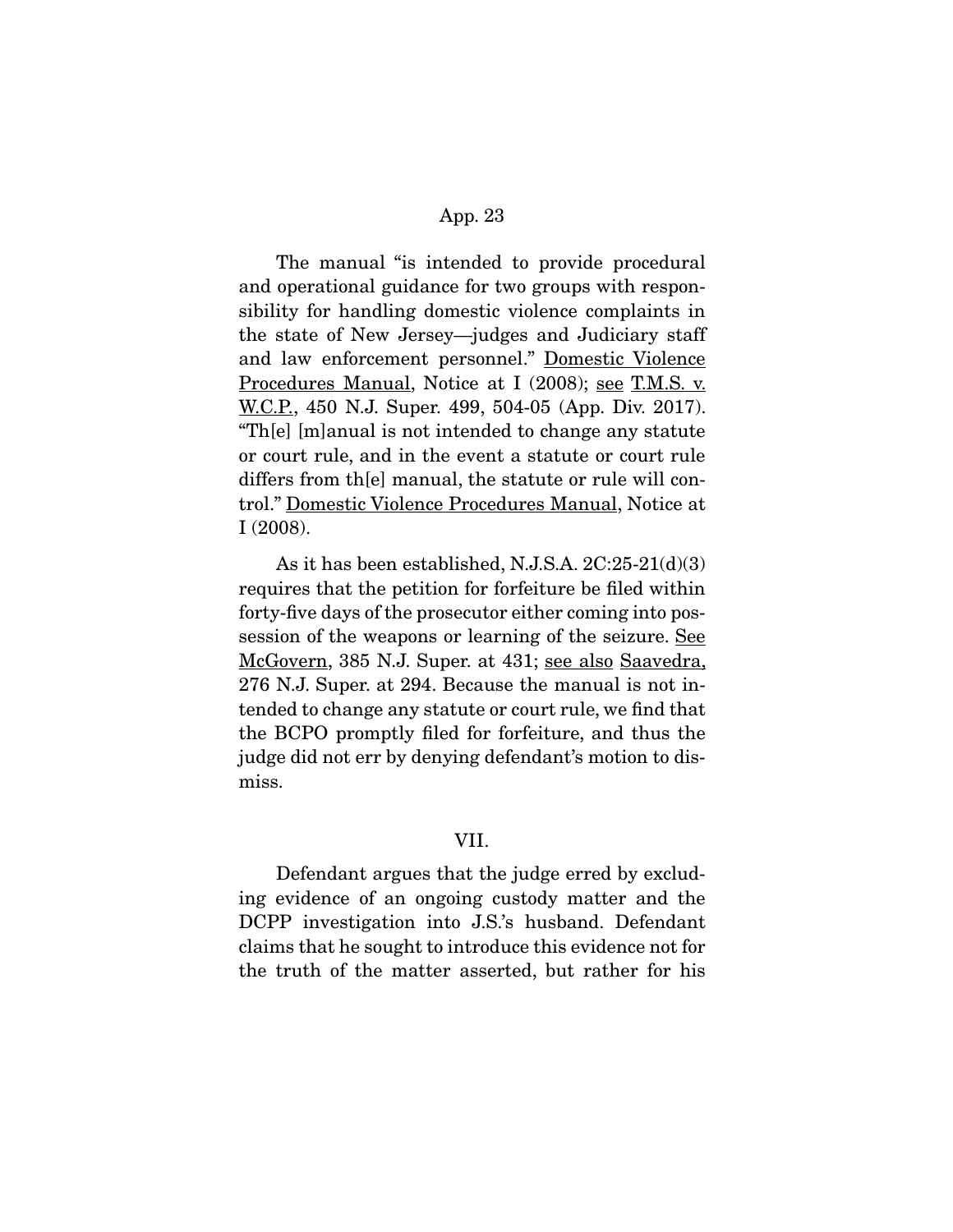state of mind, for J.S.'s credibility, and for her motivation for filing for a TRO.

 "Appellate review of a trial [judge's] discovery order is governed by the abuse of discretion standard." State ex rel. A.B., 219 N.J. 542, 554 (2014). "Thus, an appellate court should generally defer to a trial [judge's] resolution of a discovery matter, provided its determination is not so wide of the mark or is not 'based on a mistaken understanding of the applicable law." Ibid. (quoting Pomerantz Paper Corp. v. New Cmty. Corp., 207 N.J. 344, 371 (2011)). However, "[i]n construing the meaning of a statute, court rule, or case law, 'our review is de novo,'" and we owe no deference to the trial judge's legal conclusions.  $\underline{Id}$  at 554-55 (quoting Farmers Mut. Fire Ins. Co. v. N.J. Prop.-Liab. Ins. Guar. Ass'n, 215 N.J. 522, 535 (2013)).

 Reports and information of child abuse reports are confidential and may only be disclosed to a court "upon its finding that access to such records may be necessary for determination of an issue before it[.]" N.J.S.A. 9:6-8.10a(b)(6); see also N.J. Div. of Youth and Family Servs. v. N.S., 412 N.J. Super. 593, 637 (App. Div. 2010) (holding that release of DCPP records may only be made upon demonstration that disclosure is necessary for determination of an issue before the court). "[A]llowing a defendant to forage for evidence without a reasonable basis is not an ingredient of either due process or fundamental fairness in the administration of the criminal laws." State v. R.W., 104 N.J. 14, 28 (1986). The party seeking the review "should at least advance 'some factual predicate which would make it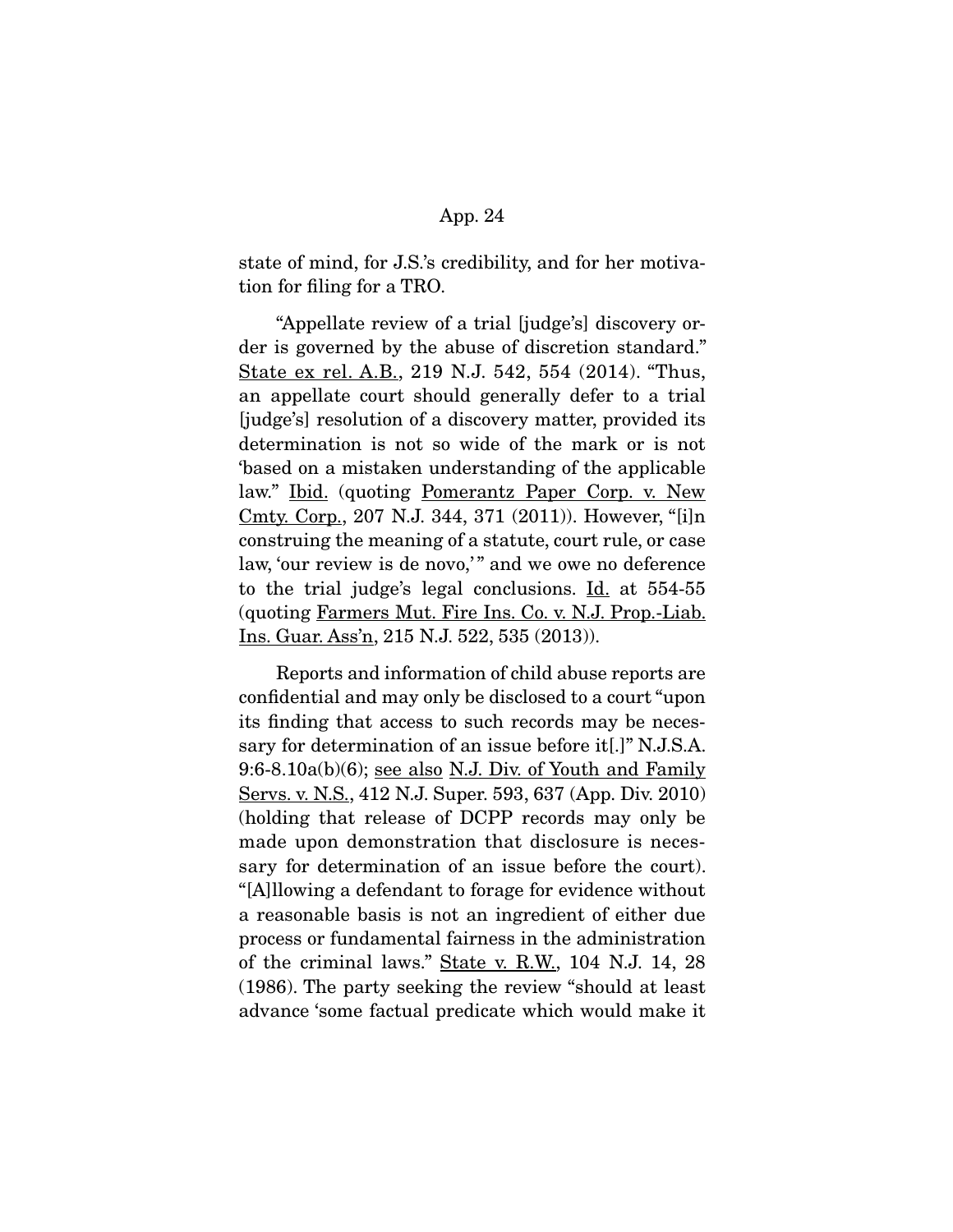reasonably likely that the file will bear such fruit and that the quest for its contents is not merely a desperate grasping at a straw.'" State v. Kaszubinski, 177 N.J. Super. 136, 141 (Law Div. 1980) (citation omitted).

 The judge addressed defendant's proffer of the DCPP investigation records and ultimately denied it, stating that admitting evidence of litigation that was not between J.S. and defendant "runs the . . . severe risk of undue consumption of time, and merely cumulative of other evidence which is clear to [the judge]." The judge explained that he did not wish to "throw a net . . . so wide that it encompasses the possibility that any possible interactions between . . . defendant and [J.S.] may have had over the many years of their relationship."

 J.S. was neither the subject nor the filer of the inquiry. The allegations surrounding the investigation do not involve the child. Defendant failed to reasonably demonstrate why this confidentiality should be breached, especially considering that it involved the protected matter of another child. Further, the judge noted that he found the introduction of this evidence would be repetitive of what defendant already demonstrated. Therefore, there has been no abuse of discretion, and the judge did not err by excluding evidence of the DCPP investigation.

## VIII.

 Defendant argues that it is a violation of his Second Amendment rights to bar him from further firearm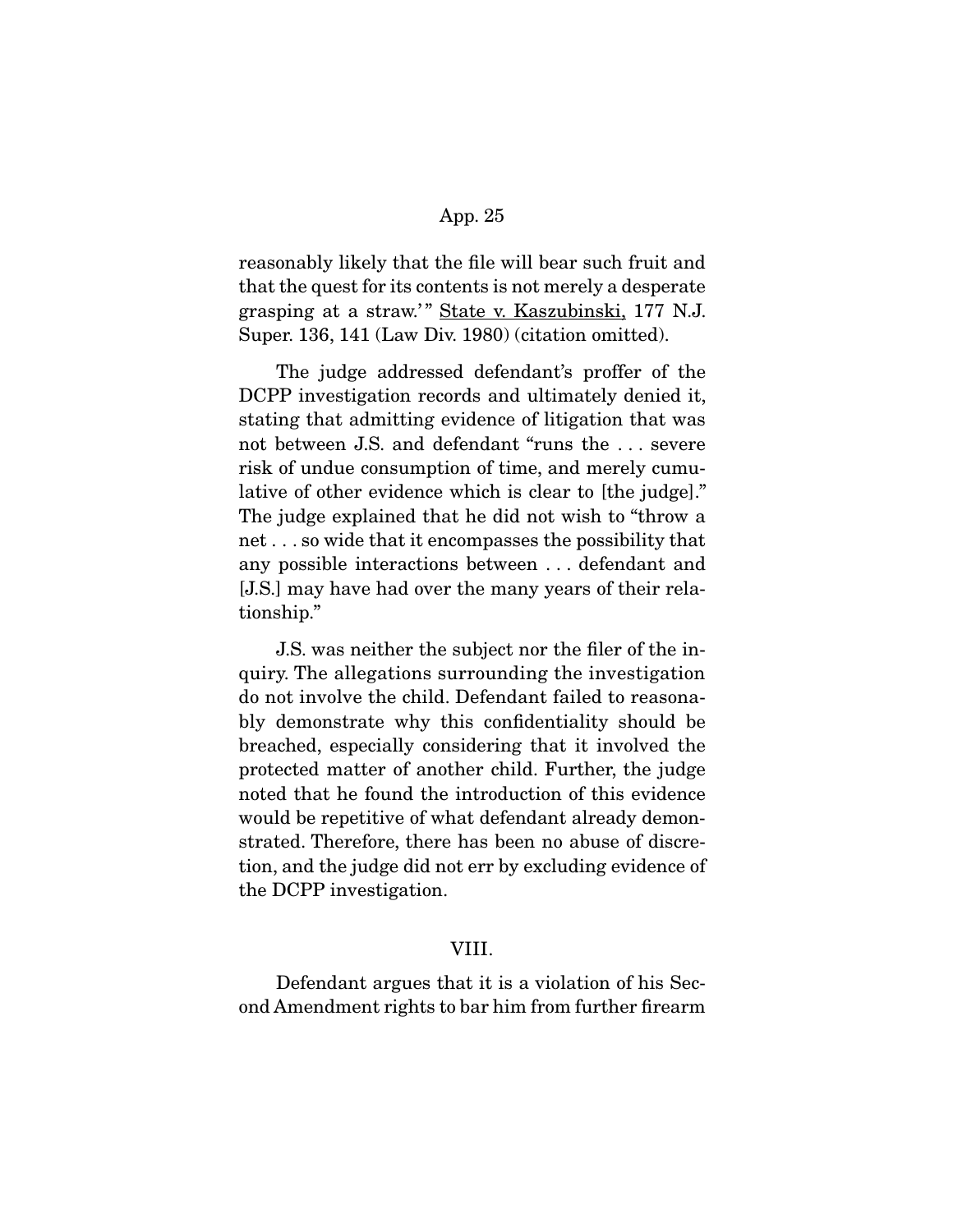possession. He argues that the statute's use of "public safety" is not narrowly tailored, nor limited in time, and therefore is unconstitutionally broad and vague. Defendant failed to raise this argument below, and therefore we decline to address it. See Nieder, 62 N.J. at 234. However, we add the following brief comments.

 The Supreme Court recently addressed this argument and summarily rejected it. F.M., 225 N.J. at 507-08 (noting that N.J.S.A. 2C:58-3(c)(5) and (c)(8) have been upheld against Second Amendment challenges); see In re Dubov, 410 N.J. Super. 190, 197 (App. Div.  $2009$ ) (expressly finding that N.J.S.A.  $2C:58-3(c)(5)$  is not unconstitutionally vague); see also Crespo v. Crespo, 201 N.J. 207, 210 (2010) (holding PDVA constitutional because "the right to possess firearms clearly may be subject to reasonable limitations"); In re Winston, 438 N.J. Super. 1, 10 (2014) (holding that **District of Colum**bia v. Heller, 554 U.S. 570 (2008), and McDonald v. City of Chicago, 561 U.S. 742 (2010), do not render N.J.S.A.  $2C:58-3(c)(5)$  unconstitutional).

 To the extent we have not specifically addressed any of defendant's remaining arguments, we conclude that they are without sufficient merit to warrant discussion in a written opinion.  $\underline{R}$ . 2:11-3(e)(1)(E).

Affirmed.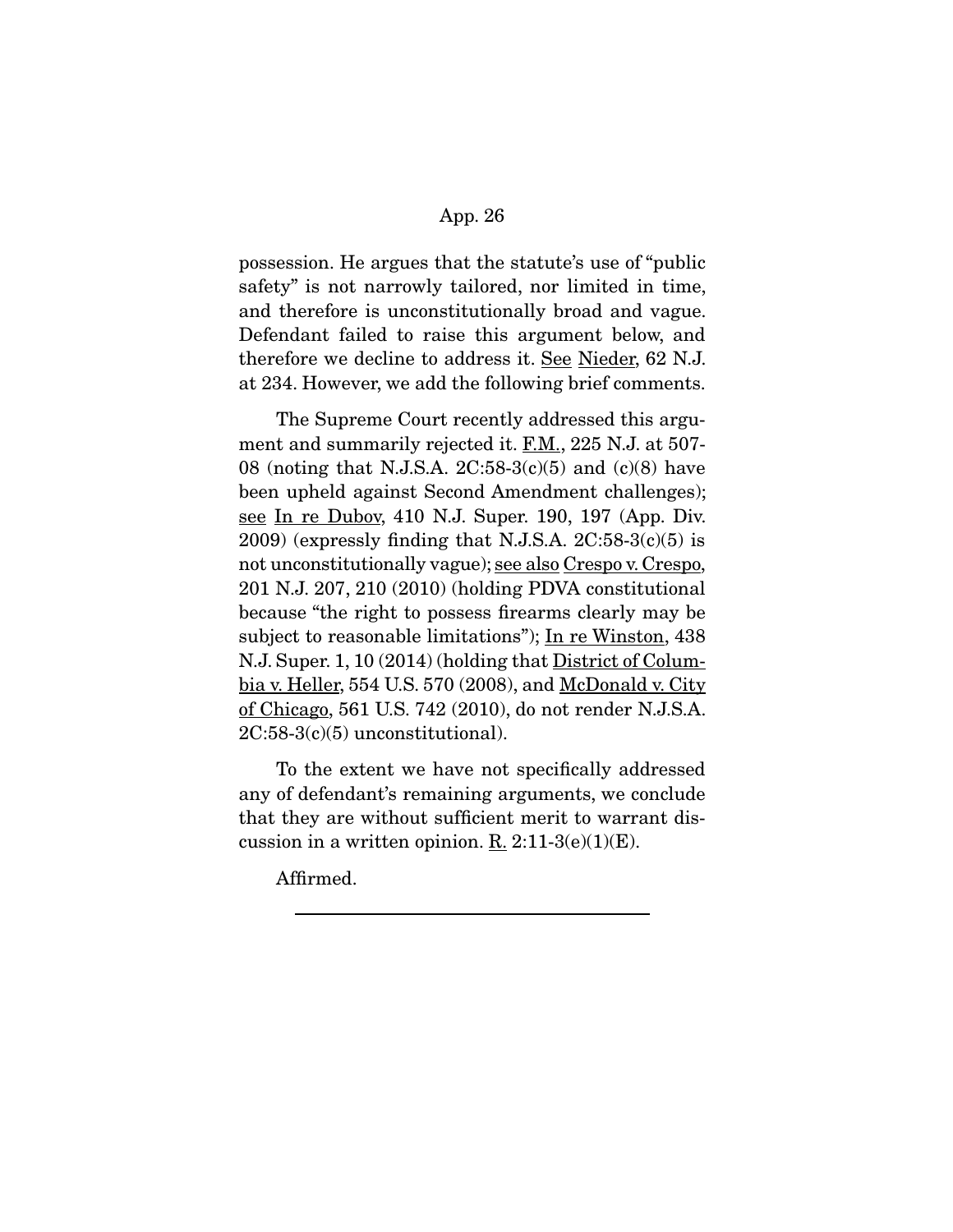SCOTT A. COFFINA BURLINGTON COUNTY PROSECUTOR NEW COURTS FACILITY P.O. BOX 6000 49 RANCOCAS ROAD MOUNT HOLLY, NJ 08060 (609) 265-5035

| <b>STATE OF</b><br><b>NEW JERSEY</b><br>Plaintiff,<br>V.<br>$[{\rm P.Z.}]$<br>Defendant. | : SUPERIOR COURT<br>$\colon \; \text{OF NEW JERSEY}$<br><b>COUNTY OF BURLINGTON</b><br>: CHANCERY DIVISION<br><b>FAMILY PART</b><br>: DOCKET NO. FO-03-90-19<br>: WEAPONS NO. W18-00106<br>: EMU NO. 18-2578 |
|------------------------------------------------------------------------------------------|--------------------------------------------------------------------------------------------------------------------------------------------------------------------------------------------------------------|
|                                                                                          | <b>AMENDED FINAL</b><br><b>DISPOSITION ORDER</b><br>٠<br>(Filed Aug. 7, 2019)                                                                                                                                |

 This matter having been opened by the Court by Petition of the State through Scott A. Coffina, Esq., Burlington County Prosecutor, and presented to the Court by Assistant Prosecutor Jensen E. Vizzard, Esq., and Jay Sendzik, Esq. and Evan Nappen, Esq., appearing on behalf of Defendant [P.Z.]; and the Court having considered the written submissions and arguments of the parties; and the Court having considered the testimony of Jennifer Smith, Ret. Trooper James Ryan and the Defendant; and for good cause having been shown: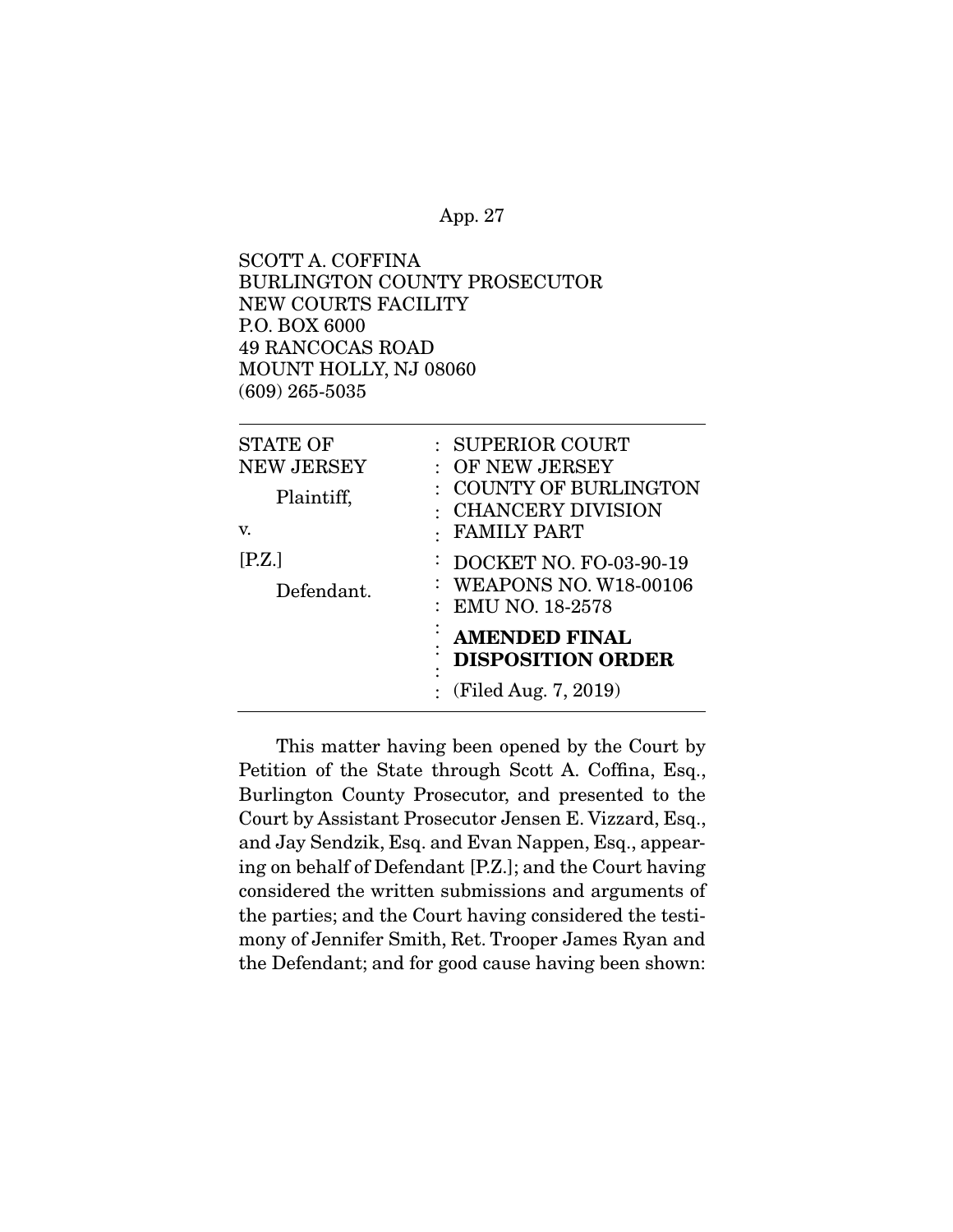IT is on this 7th day of August 2019, nunc pro tune June 12, 2019, ORDERED that the State's petition to forfeit Defendant [P.Z.]'s weapons, pursuant to the New Jersey Prevention of Domestic Violence Act, N.J.S.A. 2C:25-17, and to revoke any and all permits, licenses or authorizations for the use, possession or ownership of these weapons, pursuant to N.J.S.A. 2C:25-21d is **GRANTED** for the reasons set forth below and on the record on June 3, 2019:

- (1) Pursuant to  $N.J.S.A. 2C:58-3c(5)$ , it would be contrary to the interest of the public health, safety or welfare for Defendant to possess firearms as one of the weapons seized in this matter, specifically the Century Arms semiautomatic firearm (s/n 29NC12685), is a prohibited assault firearm, pursuant to N.J.S.A.  $2C:39-1w(2)$ , and defendant knowingly possessed same.
- (2) Pursuant to  $N.J.S.A.$   $2C:58-3c(3)$ , Defendant is disqualified from possessing a Firearm's Purchaser Identification Card as he admittedly has post-traumatic stress disorder ("PTSD"). The Court finds that PTSD would make it unsafe for Defendant to handle firearms and Defendant has failed to produce a certificate of a medical doctor or psychiatrist licensed in New Jersey, or other satisfactory proof, that he is no longer suffering from that particular disability in a manner that would interfere with or handicap him in the handling of firearms.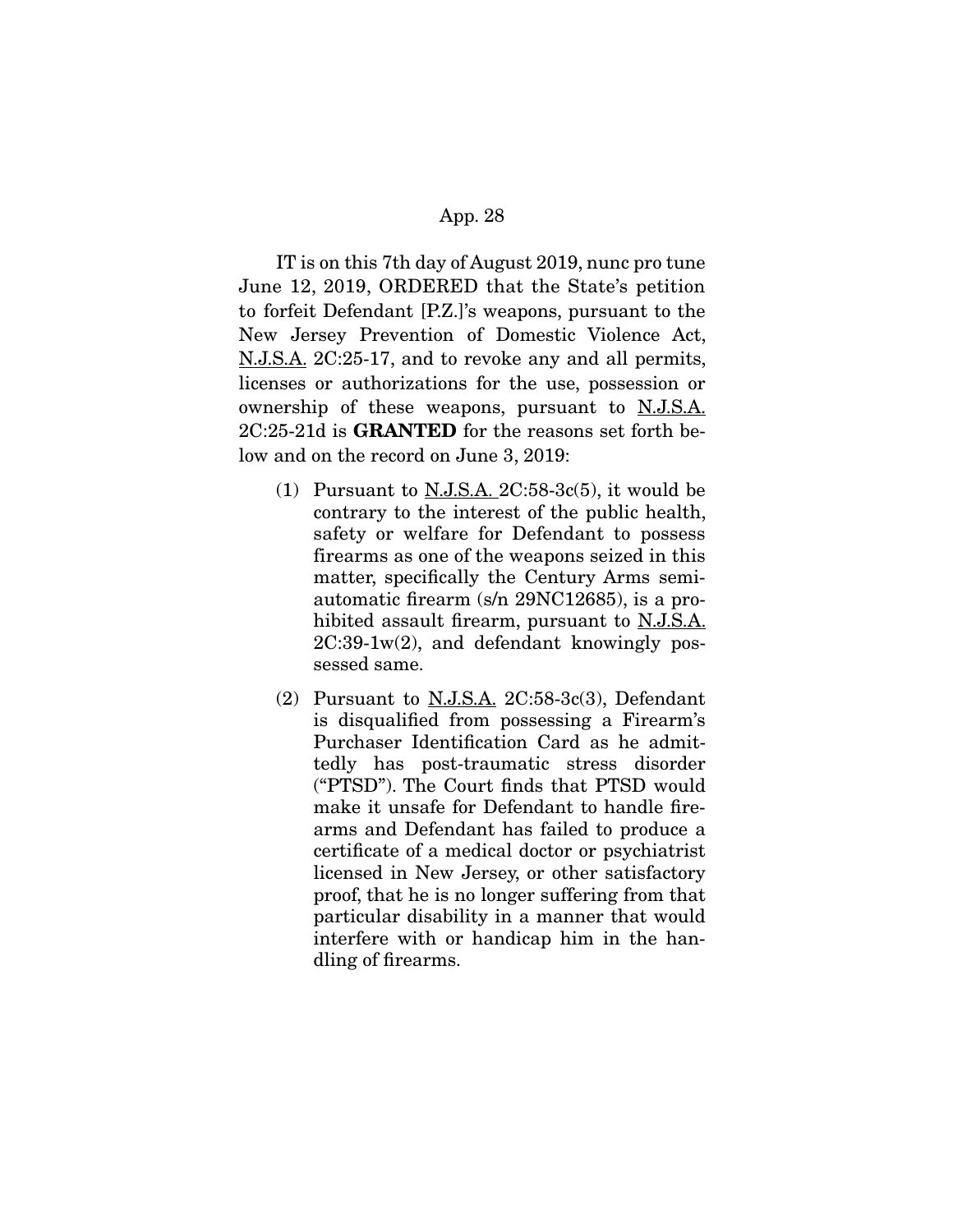(3) The following items are addressed by this order, under EMU #: 18-2190:

#### EMU

Item # Item Description

- 1. Barrent Firearms Mfg Co. 50 caliber w/ mounted scope in hard case (s/n AD001754)
- 2. Magqul Industries .223 caliber with mounted scope in hard case (s/n FMK29528)
- 3. Romarm/Cugir 7.62 caliber with mounted scope (s/n H-7666-79)
- 4. Beretta 9mm in hard case (s/n CX35069)
- 5. Beretta 9mm (s/n UNKNOWN)
- 6. Remington Arms Co. 870 12 gauge shotgun in soft case (s/n D761226M)
- 7. Century Mfg. Inc. Semi-automatic rifle 7.62 caliber (s/n 39NC12685)
- 8. Savage .308 caliber with mount scope in soft case (s/n G28840)
- 9. Sturm-Ruger .223 caliber (s/n 581- 19135)
- 10. Mossberg 12 gauge shotgun (s/n U483592)
- 11. Saiga 7.62 caliber in soft case (s/n T11101878)
- 12. Ruger .22 caliber (s/n 352-65006)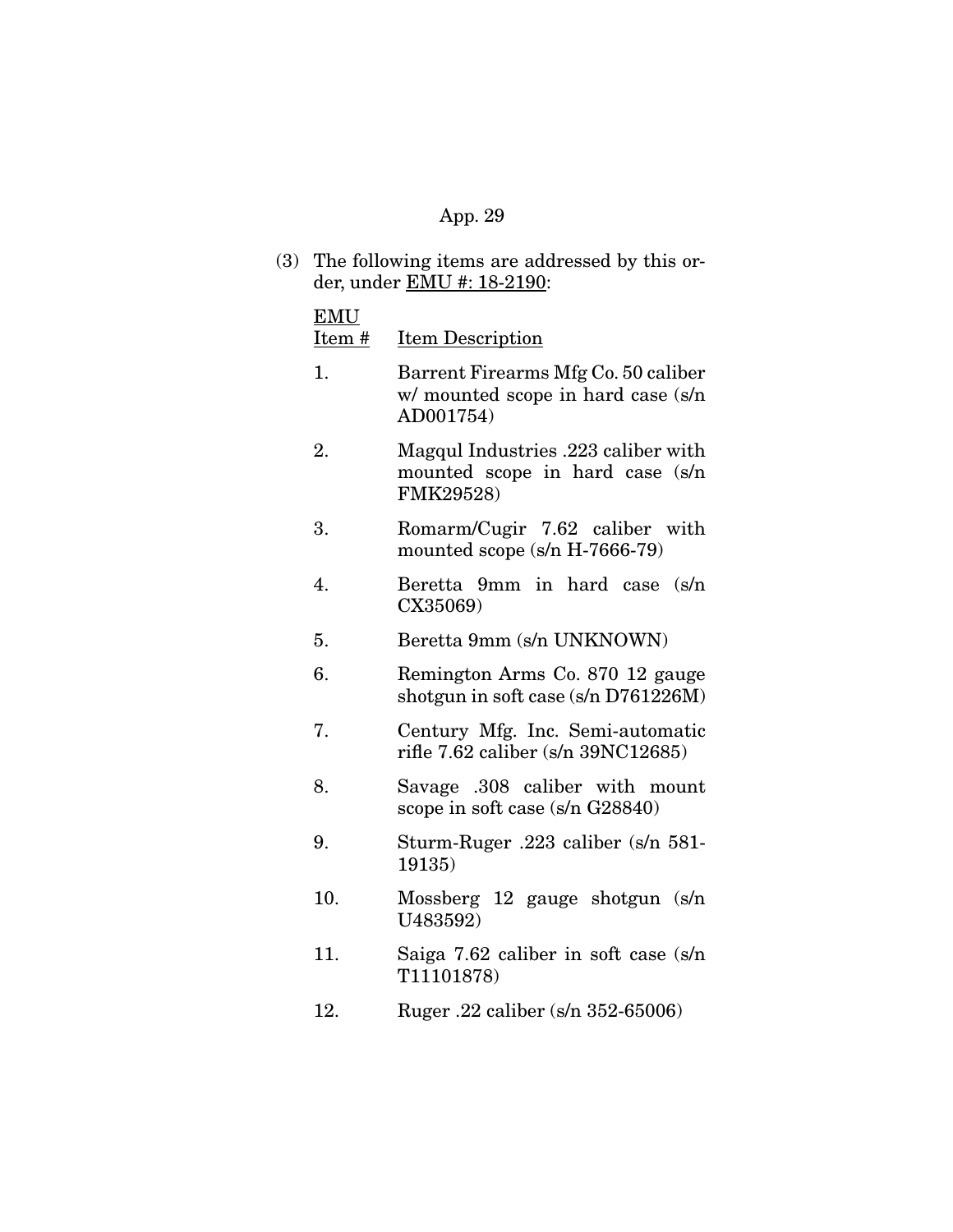- 13. Springfield Arms Co. .30 caliber in soft case (s/n 837141)
- 14. Bushmaster Firearms 5.56 caliber with mounted scope in hard case (s/n E05034)
- 15. Bushmaster Firearms 5.56 caliber with mounted scope in hard case (s/n L453577)
- 16. Keltek 12 gauge (s/n X7M62)
- 17. Benelli S.PA (s/n BC001048)
- 18. Unknown make made in Bulgaria 545 x 395 caliber (s/n AB541635)
- 19. Beretta 9mm-in hard case (s/n BER044165Z)
- 20. Unknown make .45 caliber (s/Nab38356)
- 21. Beretta (s/n PX2137V)
- 22. Glock 9mm (s/n GMZ414)
- 23. Glock 9mm (s/n RZZ179)
- 24. Smith & Wesson 9min in hard case (s/n SAA9887)
- 25. Protector Arms Co 6-35 caliber (s/n 37025)
- 26. Barnett Crossbow with mounted scope and (2) arrows (s/n 453813)
- 27. NJ Firearm Identification Card issued to [P.Z.] (#869488B)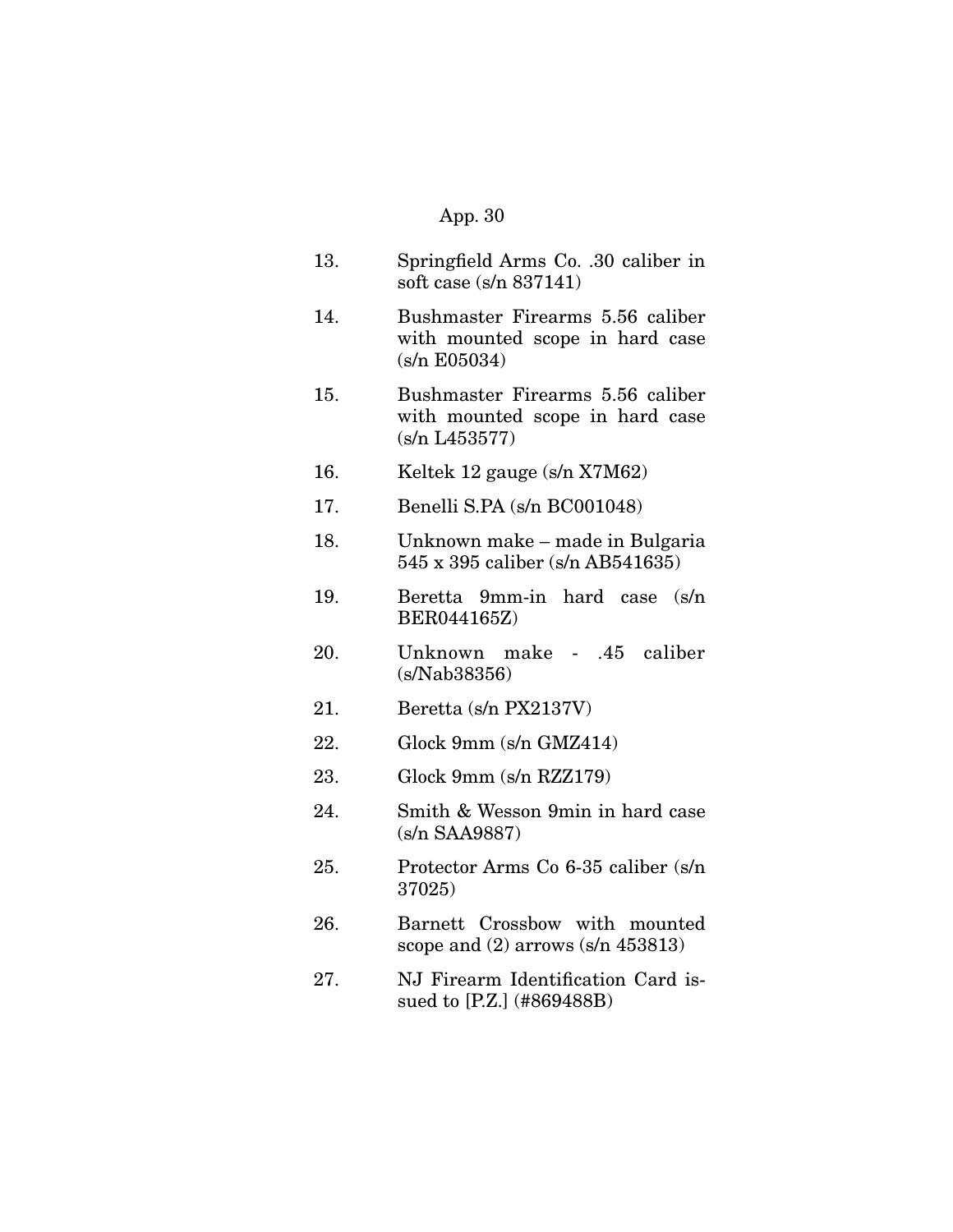28. 91 assorted magazines in 5 plastic bags

AND THE TWO WEAPONS SEIZED FROM DEFENDANT IN NORTH HANOVER

- (4) All gun cases (after being emptied) shall be returned to Defendant. Defendant must pick up these cases within **60 days** of the date of this Order or the cases are **forfeited** to the State of New Jersey and will be Destroyed. Owner must make arrangements with the **Evidence Management Unit (609) 265-3148** of the Burlington County Prosecutor's Office to claim the cases.
- (5) Defendant may arrange, through the **Evidence Management Unit (609) 265-3148** of the Burlington County Prosecutor's Office, for the sale of the firearms, magazines and/or ammunition or transfer to a licensed firearm dealer within the State of New Jersey. These firearms may be sold to a licensed firearm dealer within the State of New Jersey. Sale of these firearms must be made within **60 days** of the date of this Order. If these firearms, magazines and/or ammunition are not sold or transferred within **60 days** of the date of this Order, all right, title and interest in the firearms shall transfer to the State of New Jersey, County of Burlington for destruction.
- (6) [S.S.] shall provide the Burlington County Prosecutor's Office with proof of ownership of the following weapons: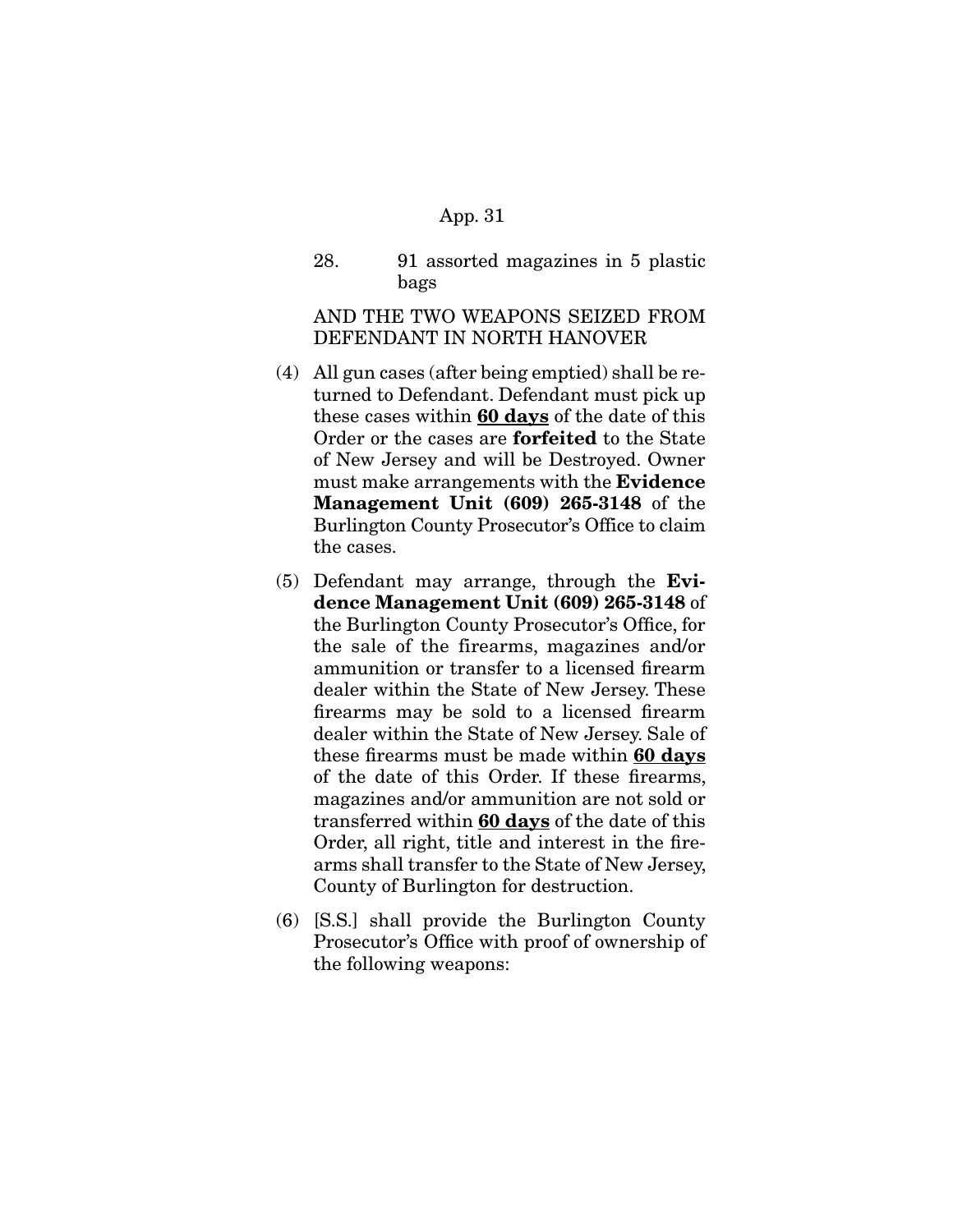| EMU   |                                                                        |
|-------|------------------------------------------------------------------------|
| Item# | <b>Item Description</b>                                                |
| 24.   | Smith & Wesson 9min in hard case<br>$(s/n$ SAA9887)                    |
| 25.   | Protector Arms Co 6-35 caliber (s/n)<br>37025)                         |
| 26.   | Barnett Crossbow with mounted<br>scope and $(2)$ arrows $(s/n 453813)$ |

This proof shall include copies of the permits to purchase for the firearms and a receipt for the crossbow or other satisfactory proof of ownership. Upon receipt of satisfactory proof of ownership, the Barnett Crossbow shall be returned to Ms. [S.]. Ms. [S.] shall also provide the Burlington County Prosecutor's Office with an affidavit stating where she intends to store and secure the firearms, if they were to be returned to her, since no firearms may be stored in the Defendant's household as he is disqualified. from possessing firearms. Failure to provide this proof within **60 days** of the date of this Order shall result in the weapons being forfeited as such were seized from the Defendant.

> /s/ James J. Morley The Honorable James J. Morley, J.S.C. (Ret./Recall)